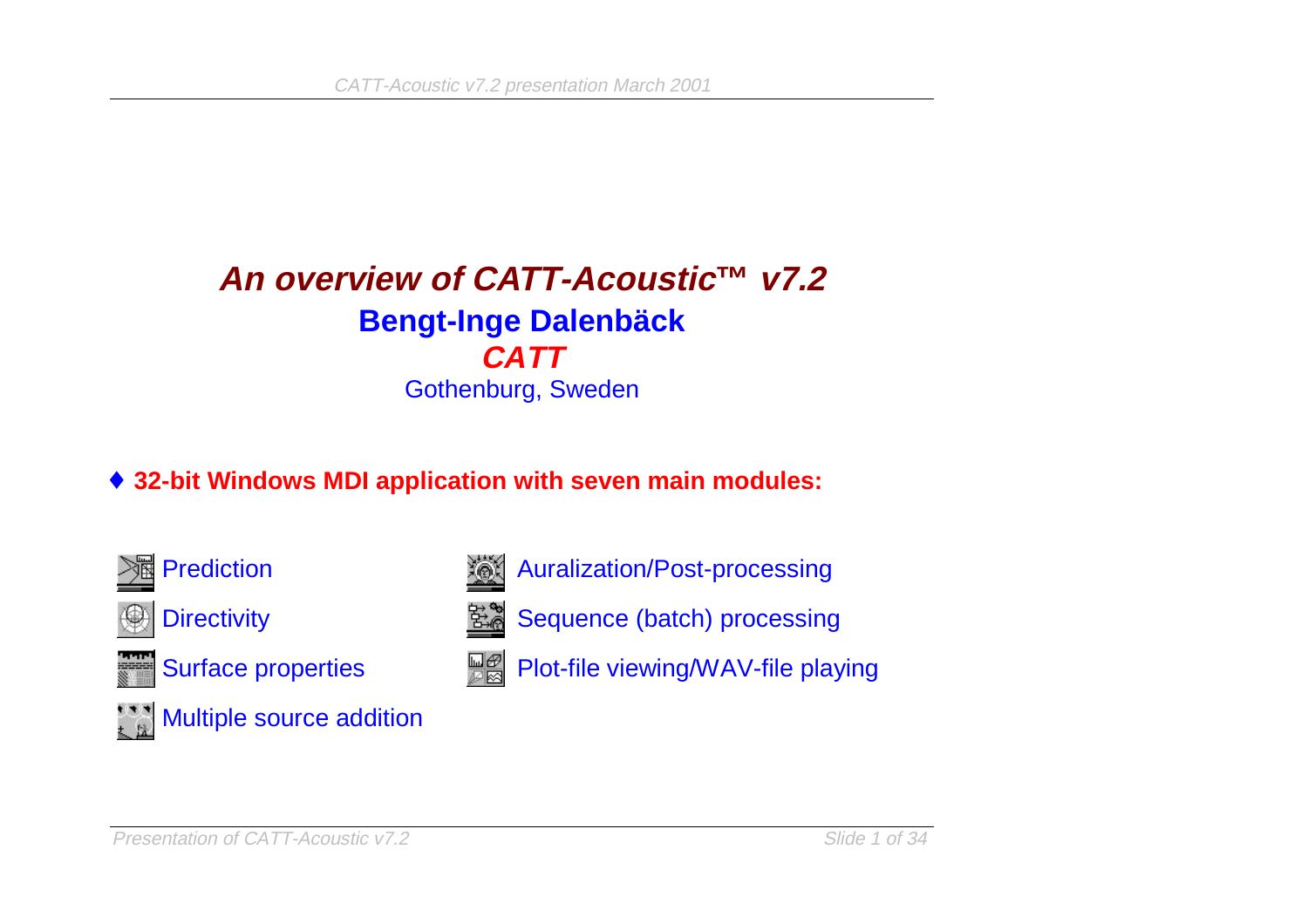#### ♦ **Stand-alone modules:**

- CATT 3D-viewer based on OpenGL
- CATT PLT-viewer
- customized editor
- ♦ **Documentation:**
	- comprehensive manual
	- context sensitive help
- ♦ **v7.2 is the fifth significant version for Windows and the software is constantly evolving:**
	- the first 16-bit *Windows* version June 1996
	- the first 32-bit *Windows* version Feb 1998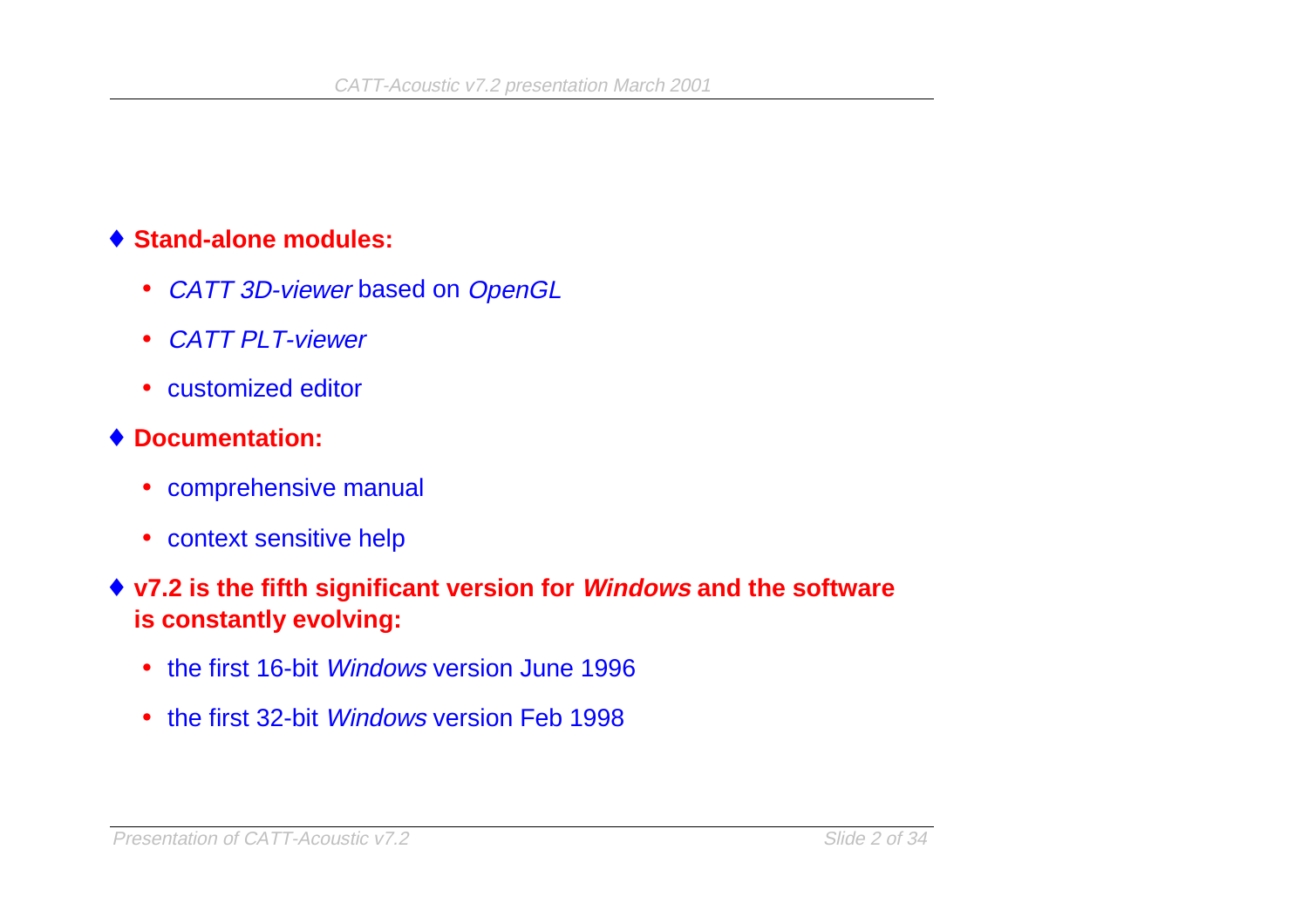### **Prediction module**

- ♦ **The hall geometry is modeled using a structured hierarchic text format or via AutoCAD:**
	- • **INCLUDE** statements enables a hierarchical structure with hall parts defined in separate files
	- expressions/math functions (e.g.  $sin($  ),  $cos($  ))
	- local and global symbolic numerical constants, e.g. **GLOBAL** height = stage\_height+10
	- symbolic string constants, e.g. **LOCAL** wup = "wall of unknown plaster"
	- tracing and break statements (**SAY**, **RETURN**, **BREAK**)
	- if-then statements for geometry variants (**IF** balcony **THEN**)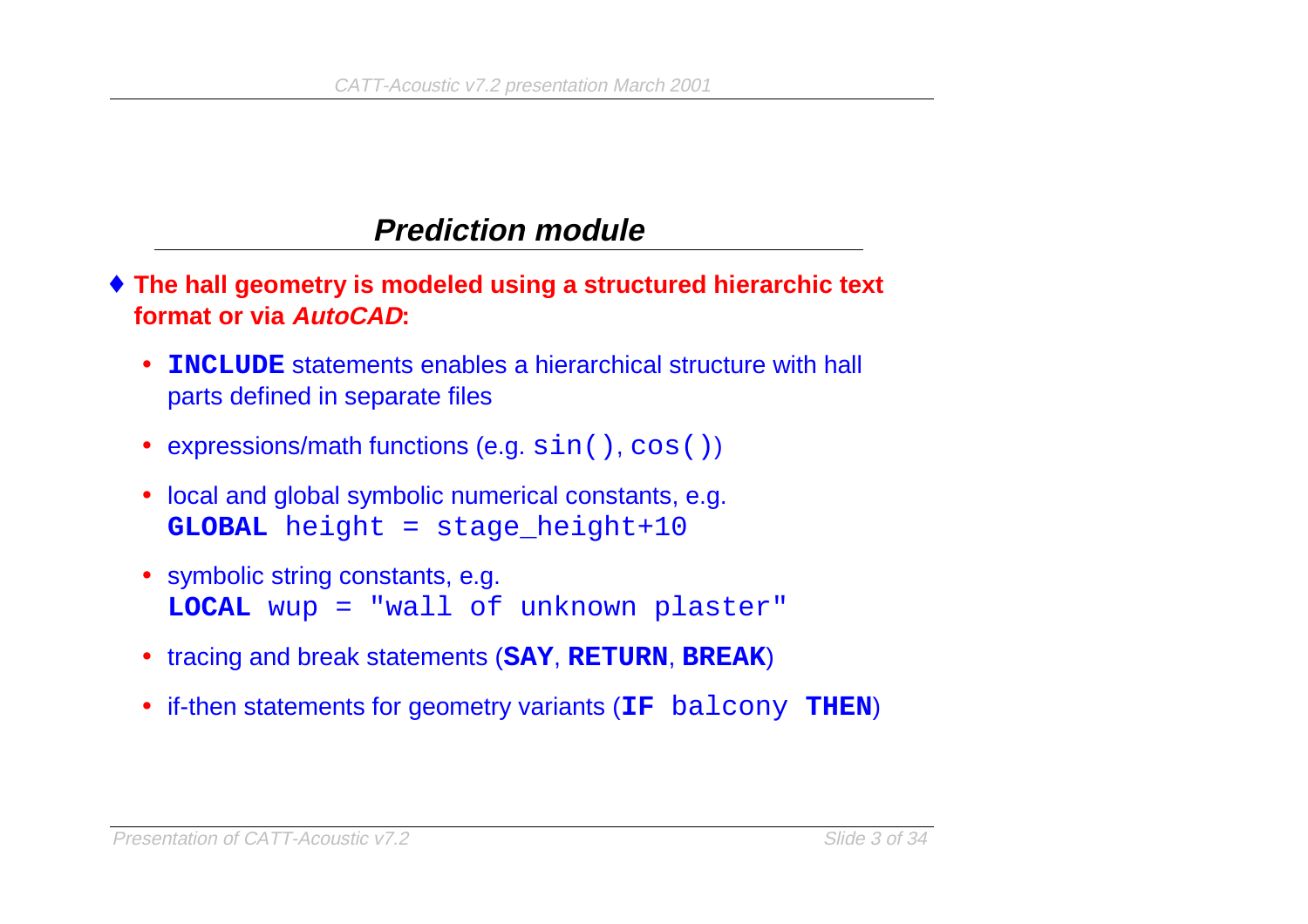#### $\bullet$ comments

- tools for surface corner locking and object rotation, translation and copying etc. (lock(), cut(), x(), y(), z(), **OBJECT**, **ROTATE**, **TRANSLATE**, **COPY**)
- mirroring of symmetrical (or nearly symmetrical) models (**MIRROR**)
- enables very accurate, consistent and maintainable models
- an AutoCAD interface written in AutoLISP is included that creates files in the CATT GEO-format directly (models created in the CATT format can also be exported to AutoCAD via the interface using an intermediate file format)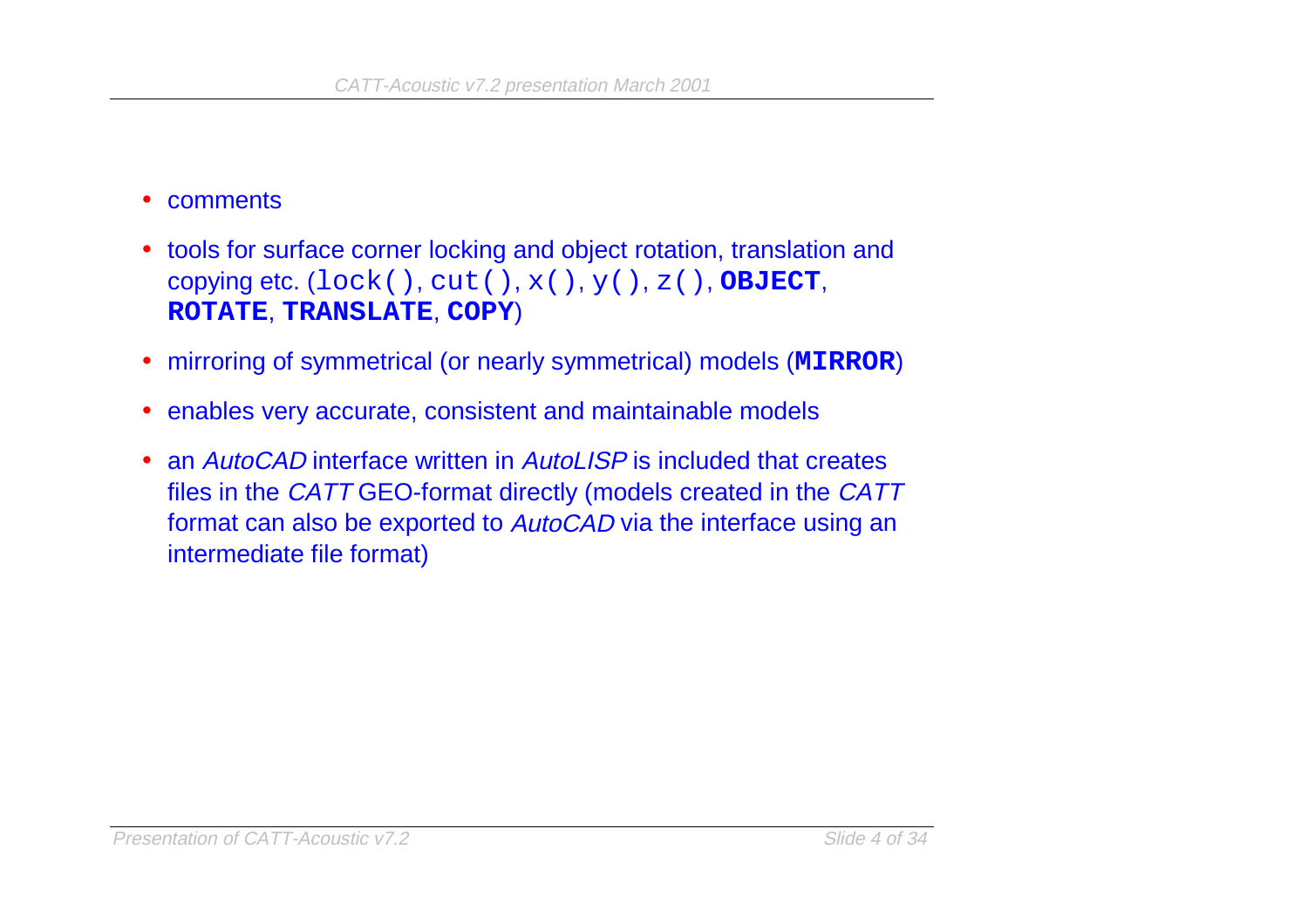#### • sample geometry-file

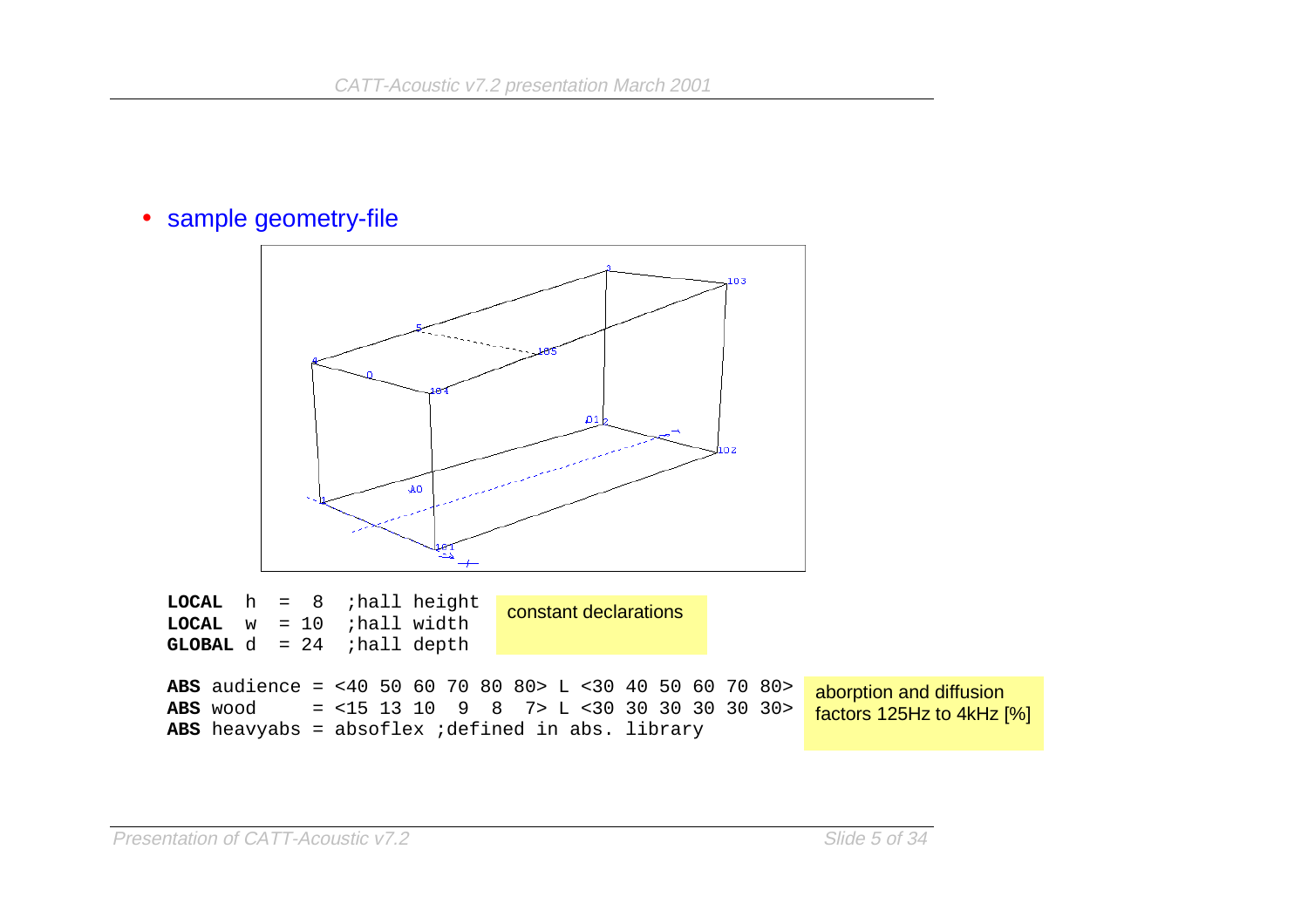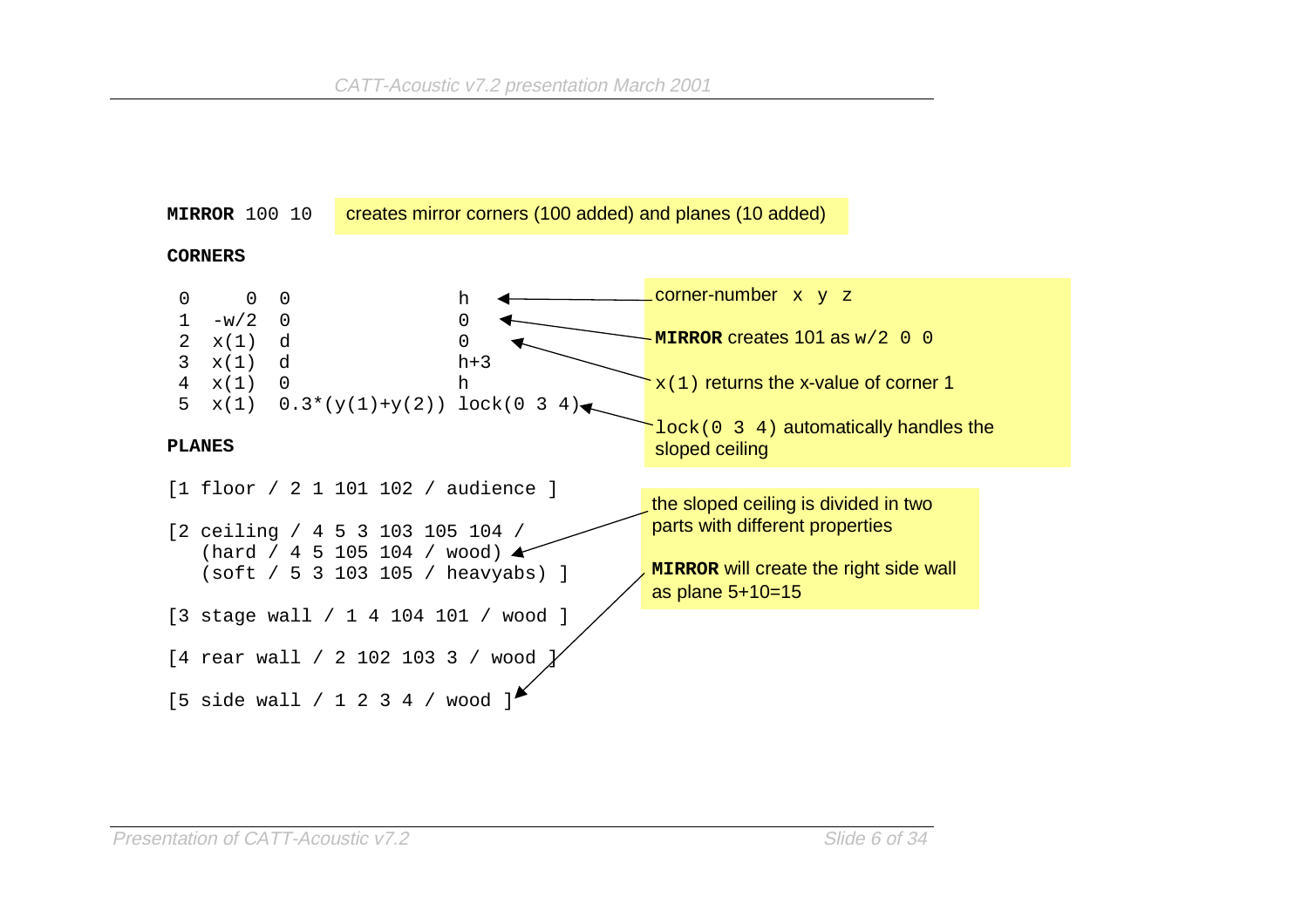- comprehensive geometry check/debug options
- export to AutoCAD
- $\bullet$ export to the OpenGL-based CATT 3D-viewer
- export to *VRML* 2.0:
	- the Virtual Reality Modeling Language enables interactive 3D models
	- with auralized sound (click a 3D button and the binaural sound associated withthe view is played).
	- *VRML*-files (.wrl) can be linked to web pages by using a VRML Browser plugin or add-on to WWW browsers.

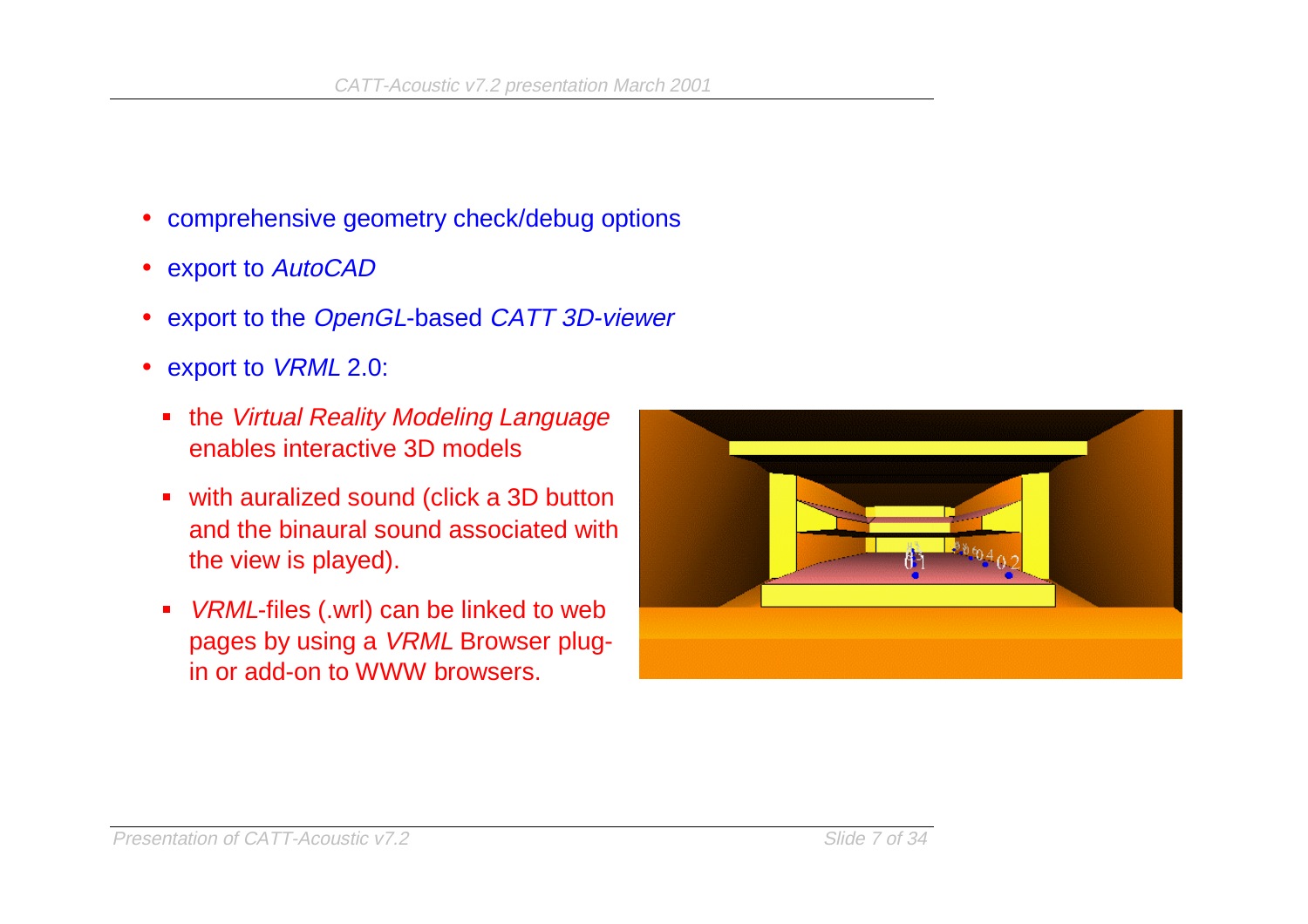#### ♦ **Prediction methods:**

- several methods are available:
	- the unique RTC (Randomized Tail-corrected Cone-tracing)
	- **F** ray-tracing
	- **ISM (Image Source Model)**
- up to 260 sound sources
- up to 100 receivers
- frequency range 125 Hz to 4000 Hz octave-bands (extrapolation is made to enable full frequency range auralization)
- frequency dependent diffusion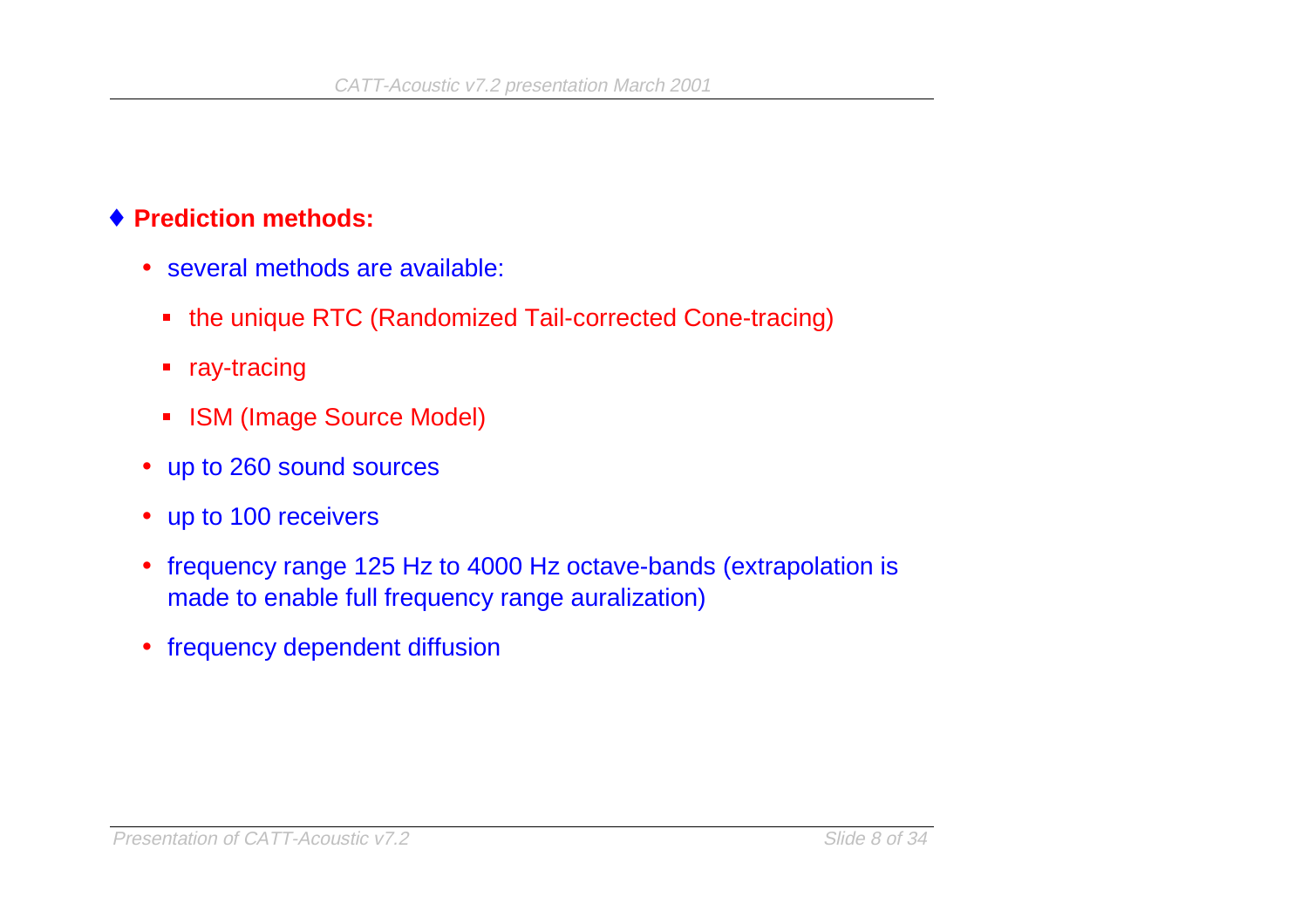- • optional automatic surface size- and frequency-dependent edge diffusion
- ♦ **The RTC is used for full detailed prediction:**
	- the RTC is a very general prediction method and is the result of 9 years of development and experience from the ISM, Ray-tracing and Cone-tracing. It could be called the mother of all hybrids since it uses elements from all three methods
	- $\bullet$  auto features that suggest a sufficient number of cones and cone truncation time
	- full-length echograms
	- $\bullet$ detailed early part echograms
	- $\bullet$ directional early part echograms (X, Y, Z)
	- "sound roses" in time intervals (> v7.2k)

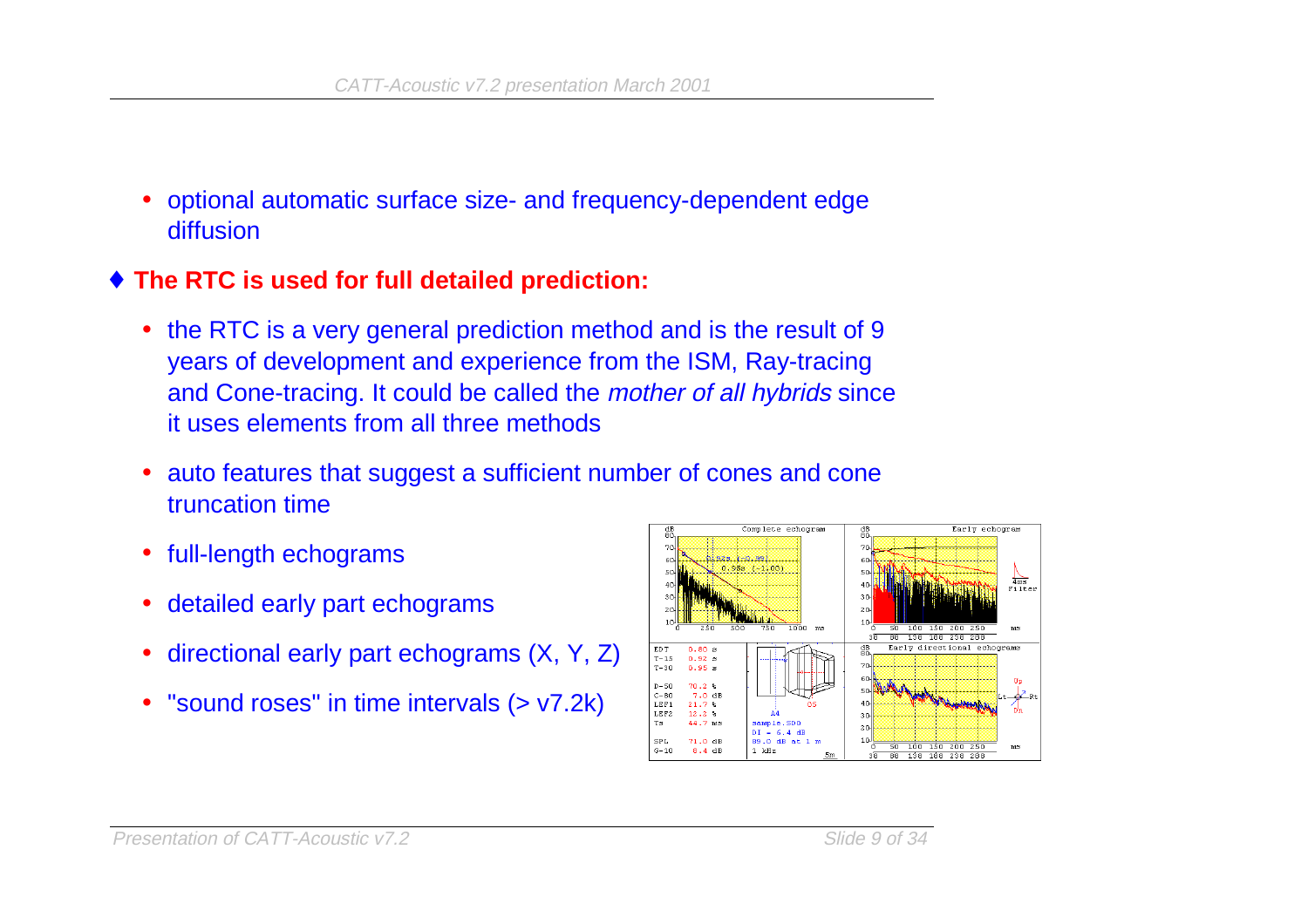- $\bullet$  selectable echogram smoothing with filter type and time constant selectable for each octave-band
- calculation of measures: D-50/C-50, C-80, Ts, LEF, LFC, G-10, SPL, RASTI, STI, EDT, T-15, T-30, Sabine RT, Eyring RT
- octave-band Transmission Index curves
- wall hit statistics
- mean free path statistics
- mean absorption statistics
- average RT graphs and other statistical data
- $\bullet$ Excel export



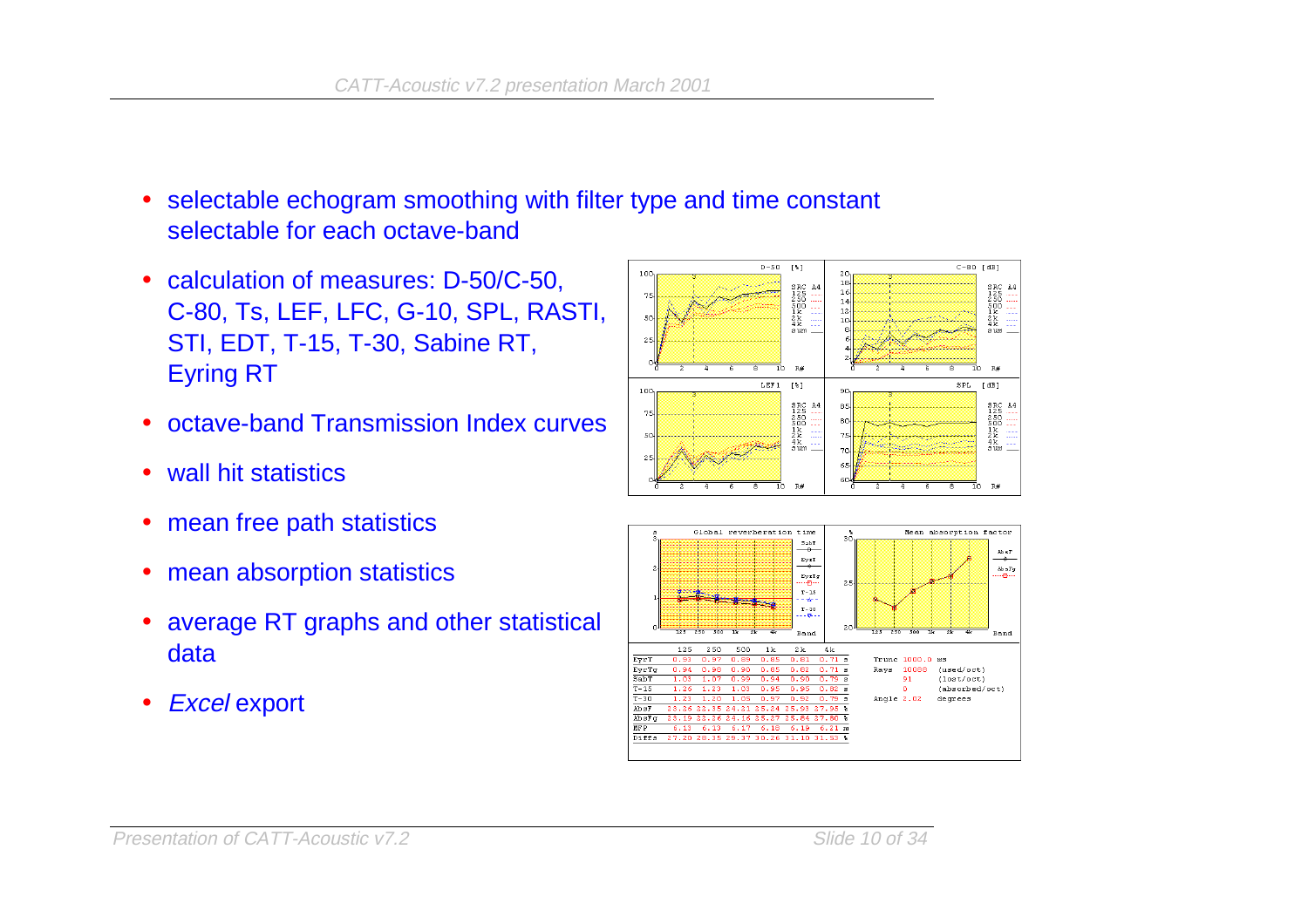- optionally includes interference effects between direct sounds from multiple sources (post-processing in the Multiple sources module)
- ray leak display and leak occurance as a function of the time (for the time of time (for the time of time of judging leak severity)
- $\blacklozenge$  Ray-Tracing is used for audience area 2D/3D  $\blacktriangleright$ 
	- auto features that suggest a sufficient number of the ray of the ray truncation time
	- mapping of direct sound with and without source coverage angles
	- mapping of early coverage: SPL and LEF in four time intervals (e.g. 0-20, 20-50, 50-80 and 80-300 ms)
	- mapping of measures: D-50/C-50, C-80, Ts, LEF, G-10, SPL, RT, RASTI, STI, source-



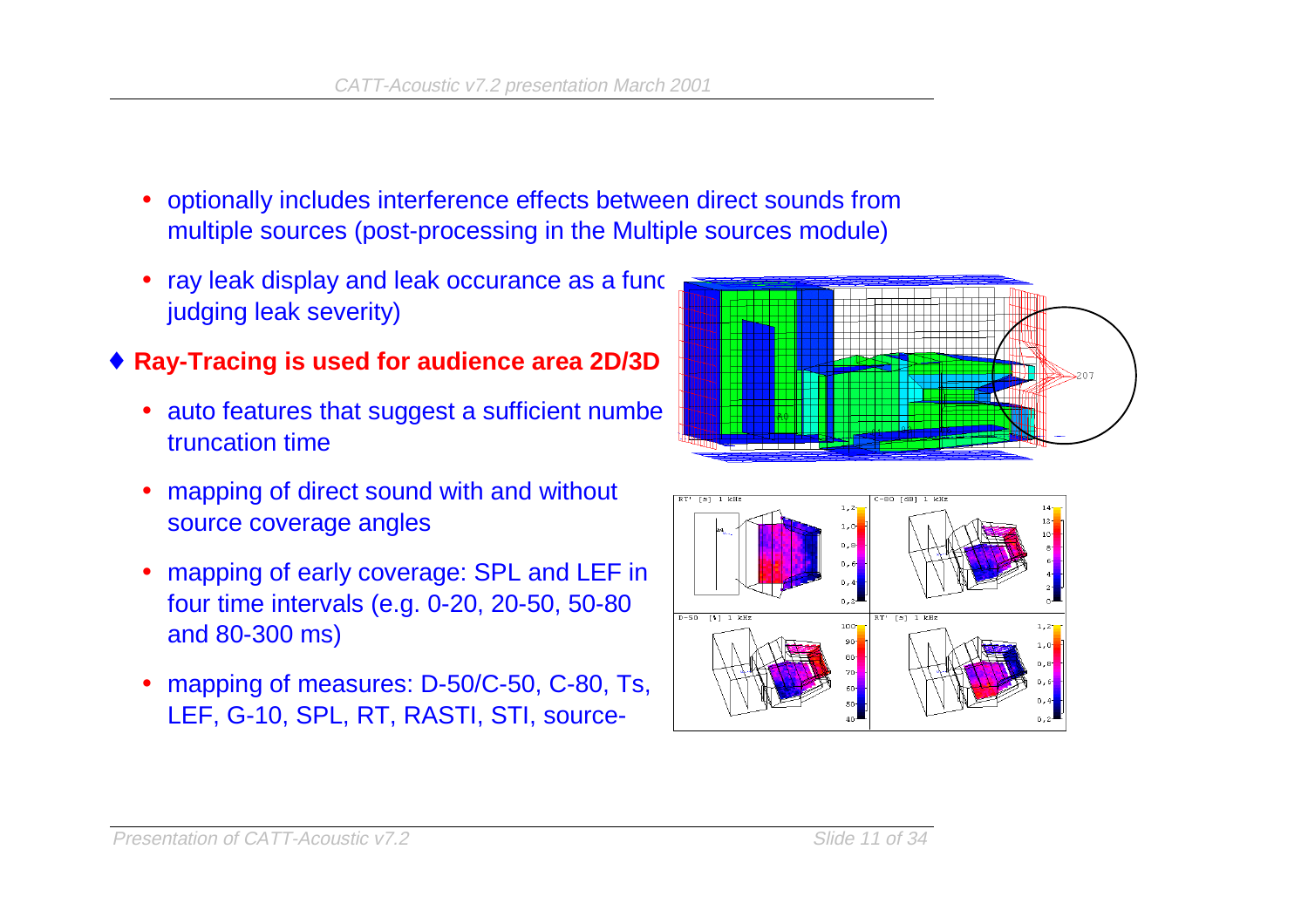group delays, and closest source-group

- $\bullet$ mapping statistics: "33% of all C-80 values are between -2 .. 2 dB"
- optionally includes interference effects between direct sounds
- ♦ **The ISM is used for qualitative early reflection analysis:**
	- $\bullet$ detailed early echograms
	- image source 3D space
	- interactive reflection trace





Presentation of CATT-Acoustic v7.2 Slide 12 of 34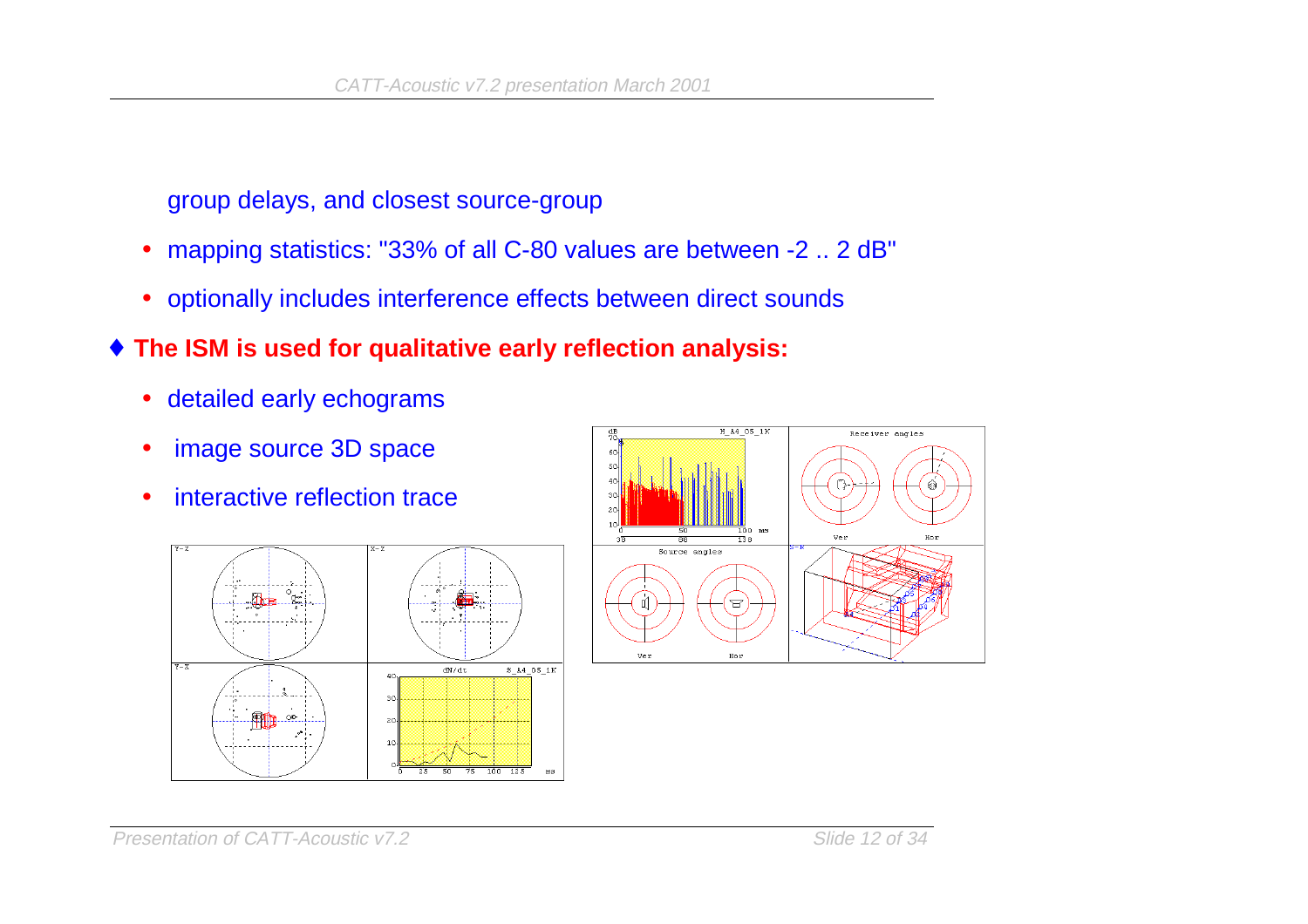### ♦ **Interactive Sabine/Eyring RT calculation:**

- included is a very powerful and easy to use spreadsheet-like function:
	- Sabine and Eyring RT estimates can be done while changing absorption
	- for some halls (due to a "mixing" shape or suitable diffusion/absorption distribution) the Sabine and Eyring RT estimates come very close to actual T-30 values estimated from line regression on the decay curves. For such halls "what if?" RT games can quite safely be based on classical RT estimates.
	- **Undo and Revert options**
	- **Absorption use statistics** (how much of each material is used)

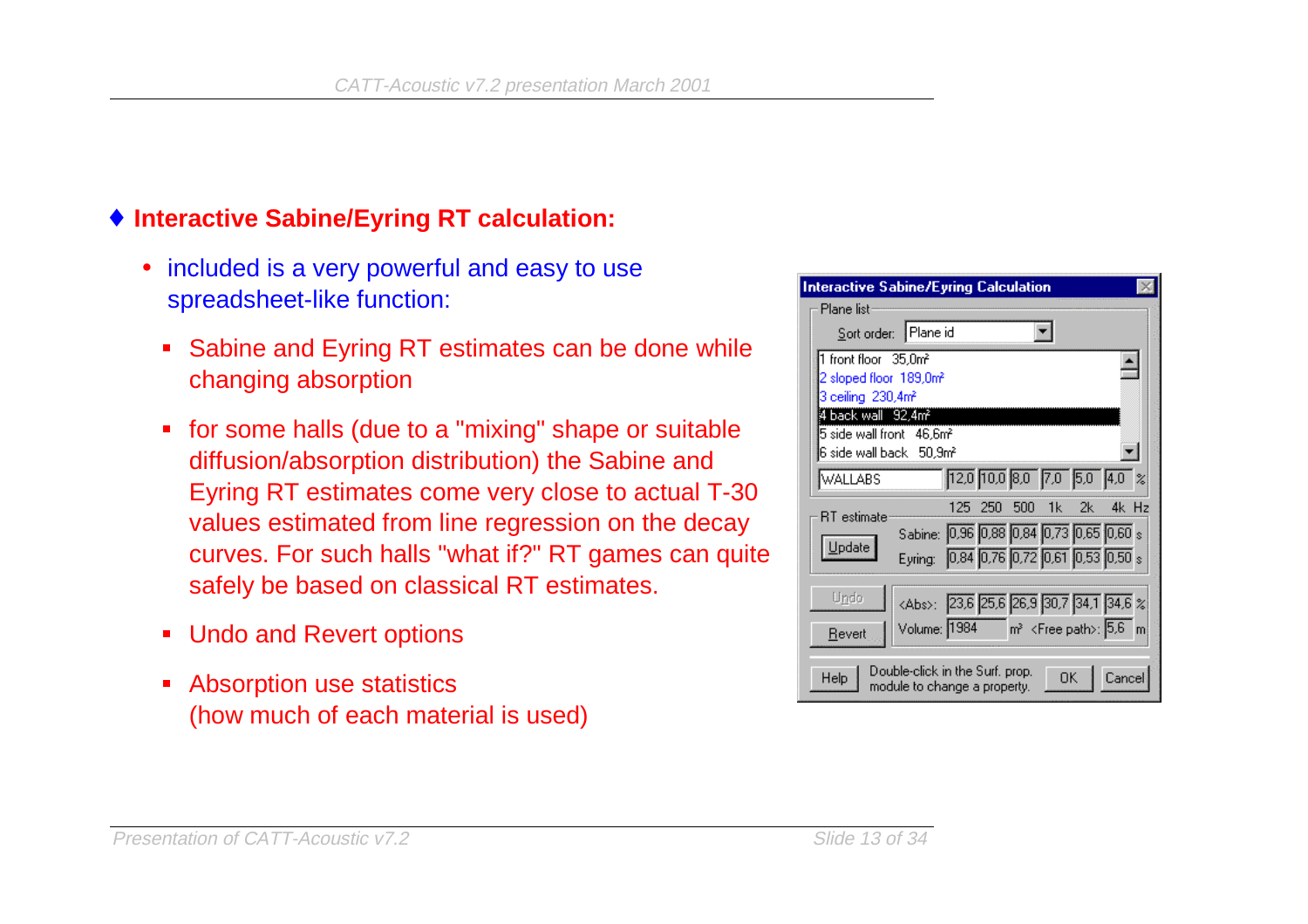- the surface list can be sorted according to various criteria:
	- absorption (125&250, 500&1k, 2k&4k or 125-4k Hz)
	- absorption area (125&250, 500&1k, 2k&4k or 125-4k Hz)
	- **•** plane (Id, Name or Area)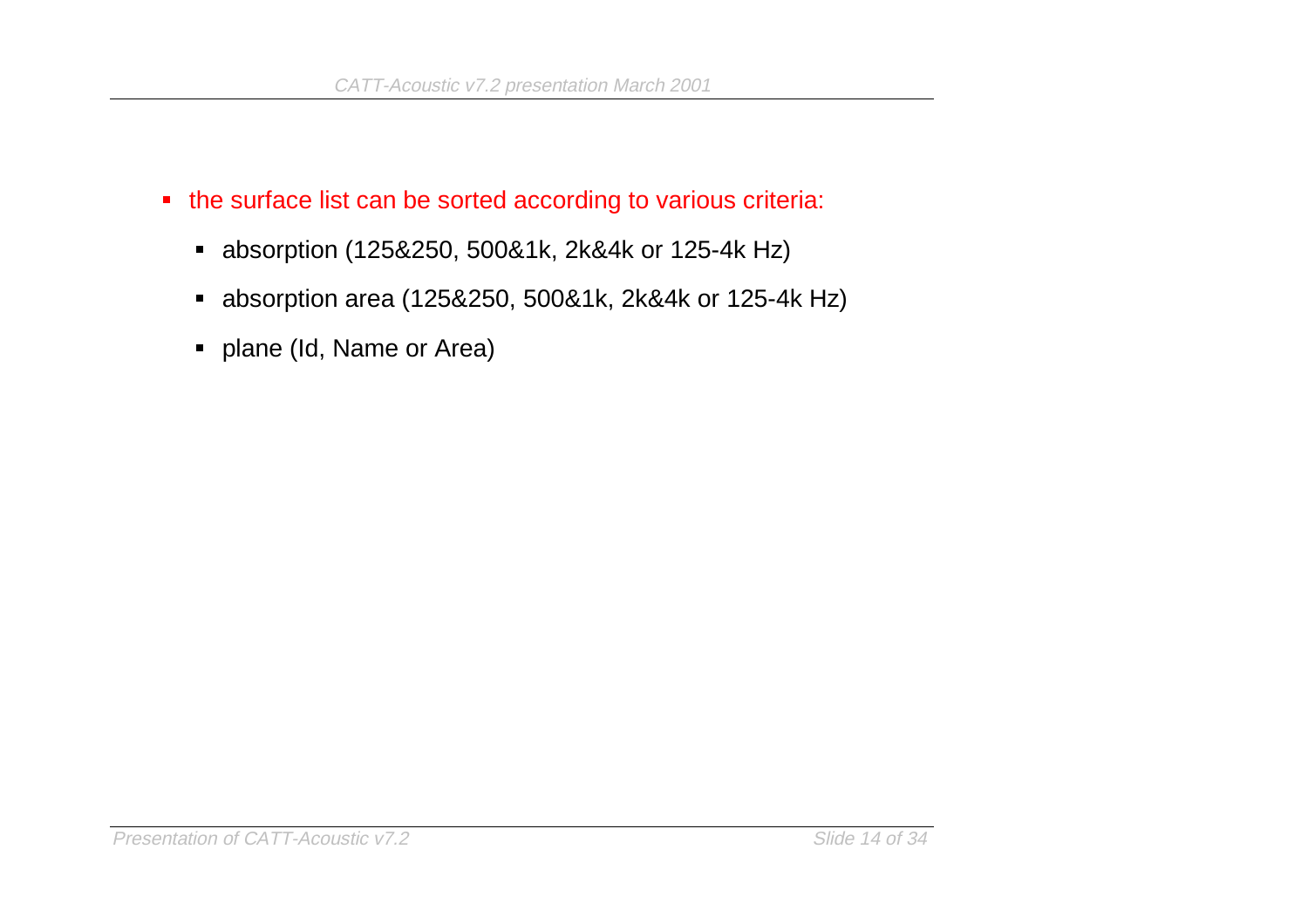#### ♦ **1995 prediction round-robin results (PTB auditorium at 1kHz):**

- CATT-Acoustic (v5,DOS) was very successful in a round-robin with 16 participants (Vorländer, Proc. 15<sup>th</sup> ICA Trondheim 1995)
- •CATT-Acoustic was one of only three programs that were judged to give reliable and useful results. Of these three 5 of the 8 predicted measures were best evaluated by CATT-Acoustic
- The RTC utilized by v7 gives overall better results being of a more general nature
- ♦ **1998 round-robin results (Elmia Concert Hall 125Hz-4kHz):**
	- pre-release v7 participated with similarly good results
	- more complex test, not as easy to give clear results
- ♦ **Many succesful v7 comparisons have been made since 1998**

#### Presentation of CATT-Acoustic v7.2 Slide 15 of 34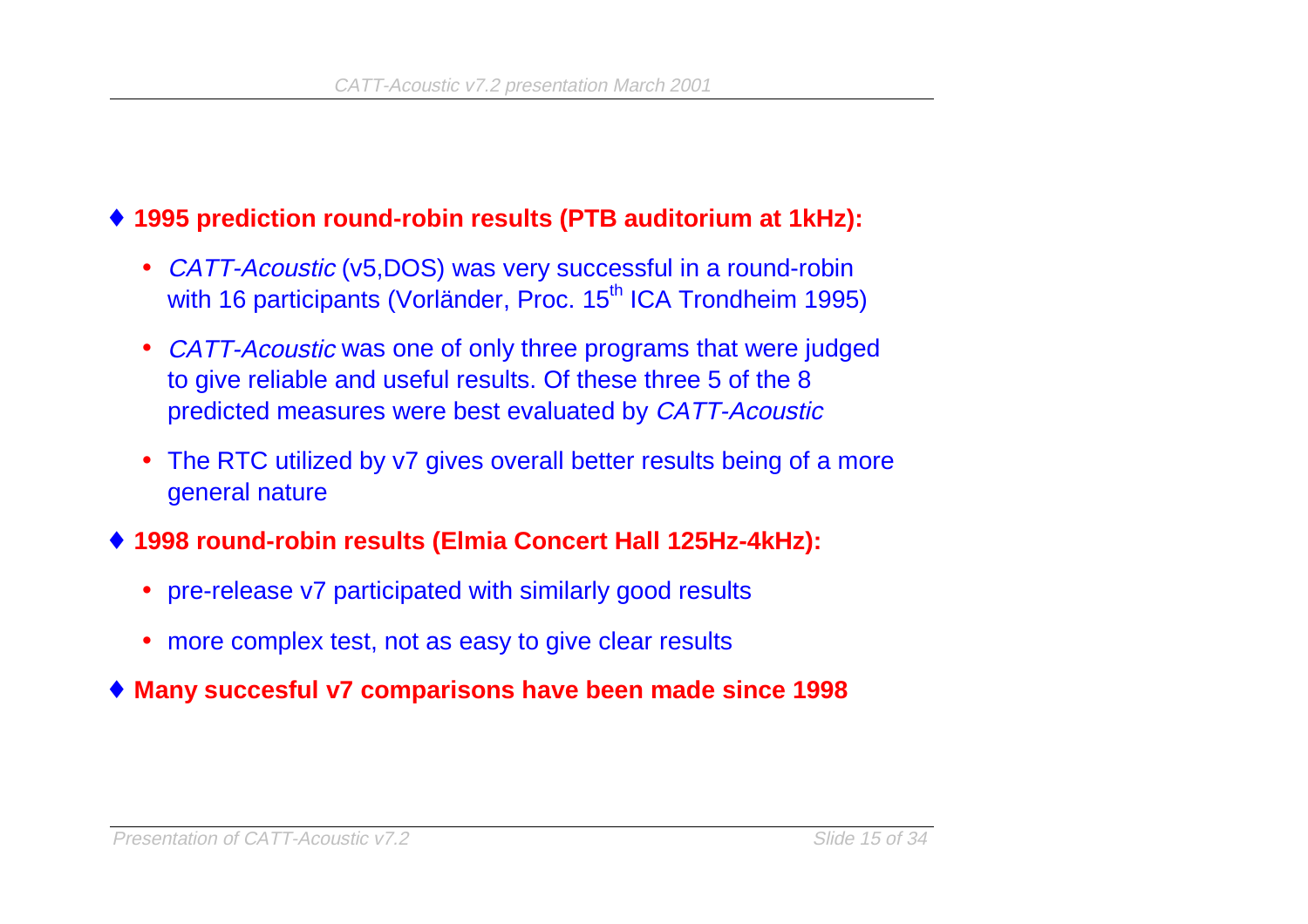### ♦ **Multiple Source Addition Module**

- $\bullet$ addition of results from the Prediction module
- very fast recalculation after changes in source directivity, aim, delay and eq and head-direction
- • optionally creates new results for the Binaural post-processing module
- $\bullet$  individual echograms displayed together with the total echogram



- optionally includes interference effects between direct sounds
- $\bullet$ Excel export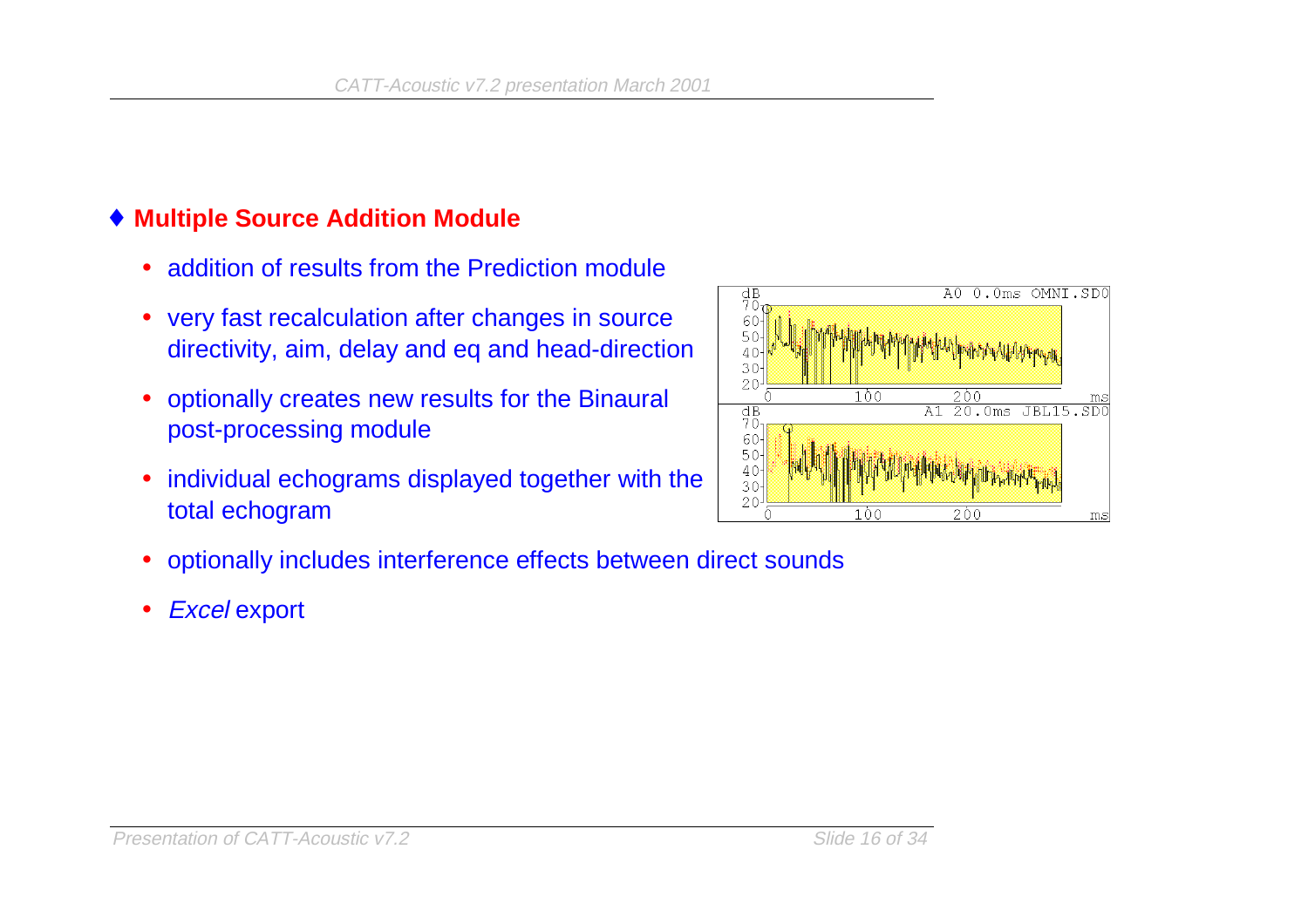# **Surface Properties Module**

- named properties including frequency dependent diffusion factors
- • properties can also be entered directly into geo-files
- enables high-level constructs such as:

```
ABS wood = <12 10 8 7 6 5>
```

```
ABS wallabs = wood
```
• multiple libraries (library selected in Preferences)

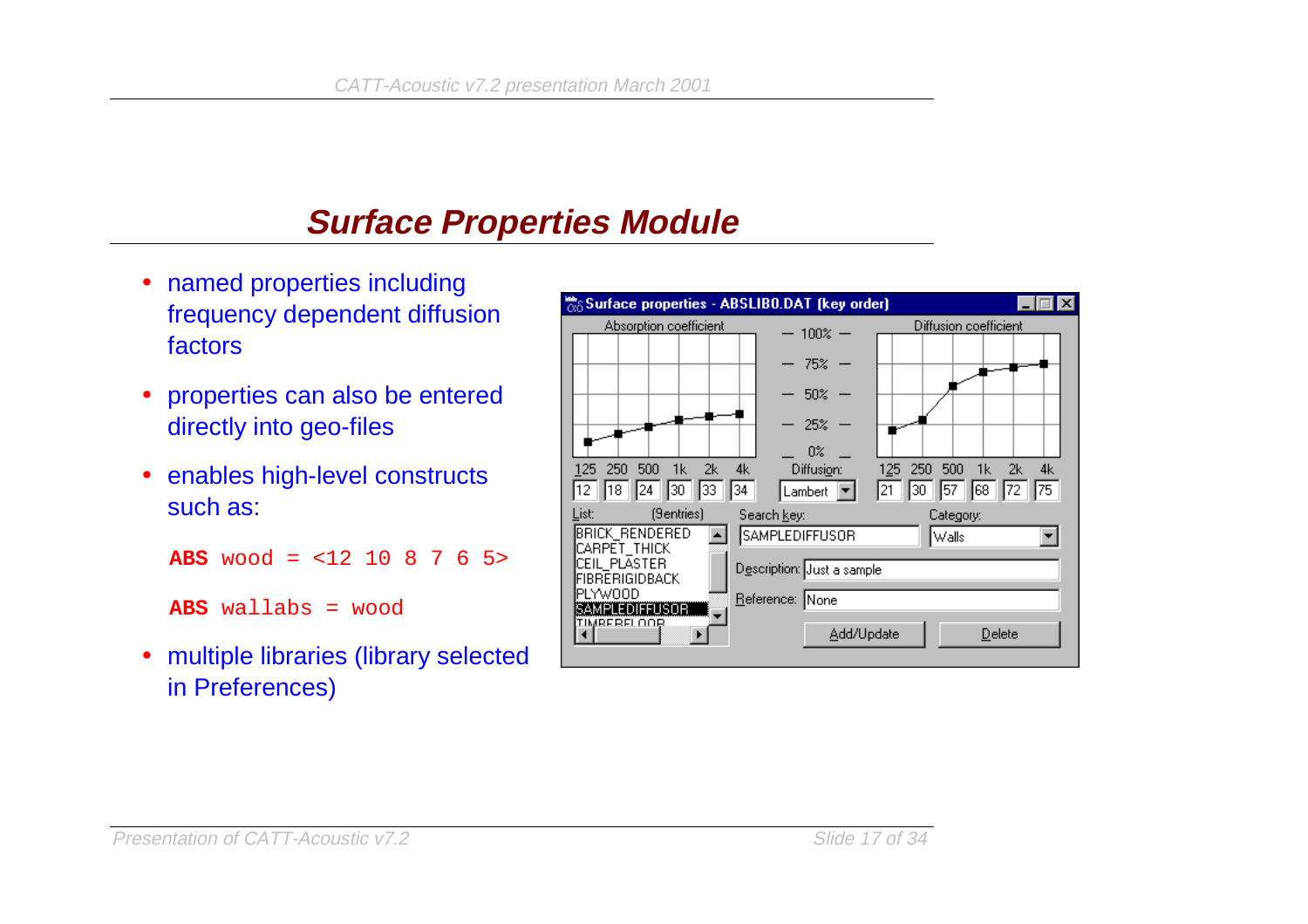- frequency range 125 Hz to 4 kHz in octave-bands (8 and 16kHz extrapolation for auralization)
- sorting according to: key, category, reference, LF-, MF-, HFabsorption, overall absorption or overall diffusion
- text import/export
- with the Interactive Sabine RT Prediction option, double-clicking a property immediatelly recalculates the resulting Sabine RT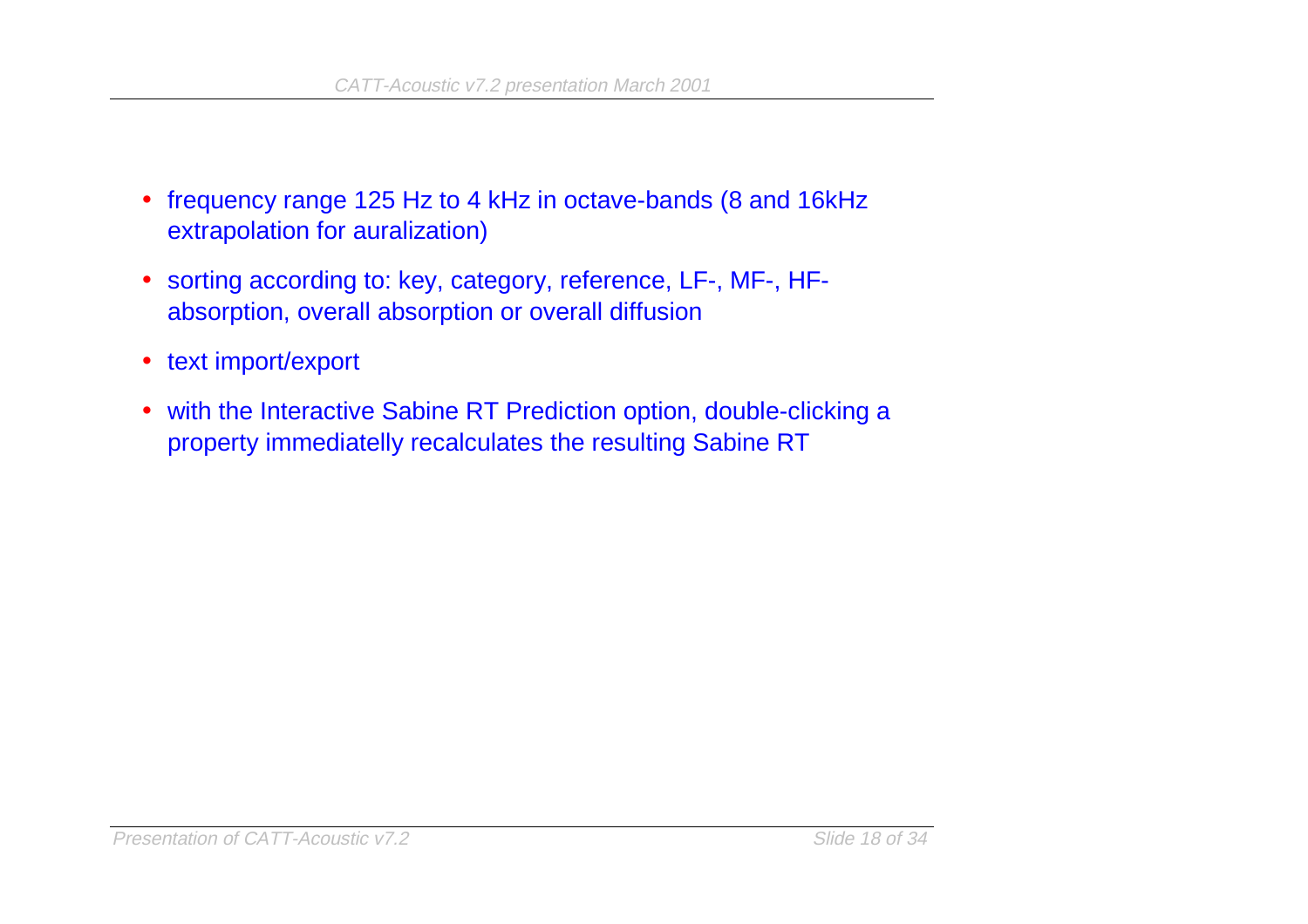# **Directivity Module**

- ♦ **type "SD2" based on a general 32-bit DLL Directivity Interface (DDI).**
	- offers array modeling (very high resolution distance dependent directivity), a general handling of directivity and a potentially much higher degree of accuracy than the 10 degree "industry standard"
	- $\bullet$ can handle extended near-fields.
	- $\bullet$  DDI is prepared for the newly discussed high-resolution AES standard but lets a manufacturer offer high-resolution data even before a new file-format is agreed on.

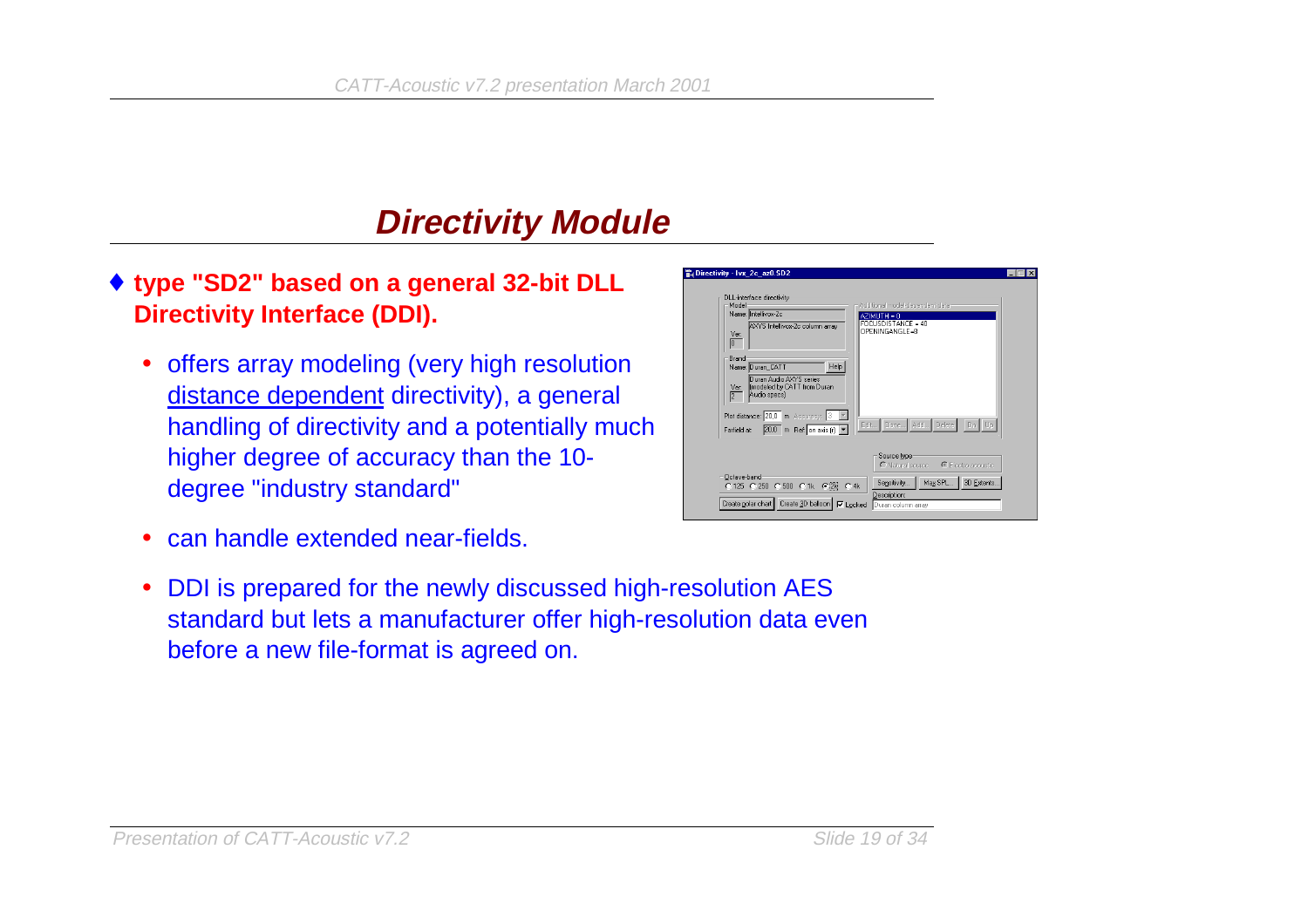- $\bullet$  offers data hiding and hiding of intellectual property (e.g. for DSPcontrolled arrays or other special designs).
- • parameter control of e.g. beam steering, beamwidth and focus (manufacturer/model dependent)
- •DDI white paper in available
- • Current DDI-modules are:
	- $\blacksquare$  Duran Audio's AXYS Intellivox series DSP-controlled columnsarrays (including all beam-steering options)
	- $\blacksquare$ L-Acoustics V-Dosc/dV-Dosc (final stages of verification)
	- a generic module that can do array modeling including the nearfield. Each transducer is described by its 3D location, SD0 or SD1 directivity pattern, 3D aim, octave-band or FIR-filter weights, and delay. Used e.g. for Duran Audio's Target system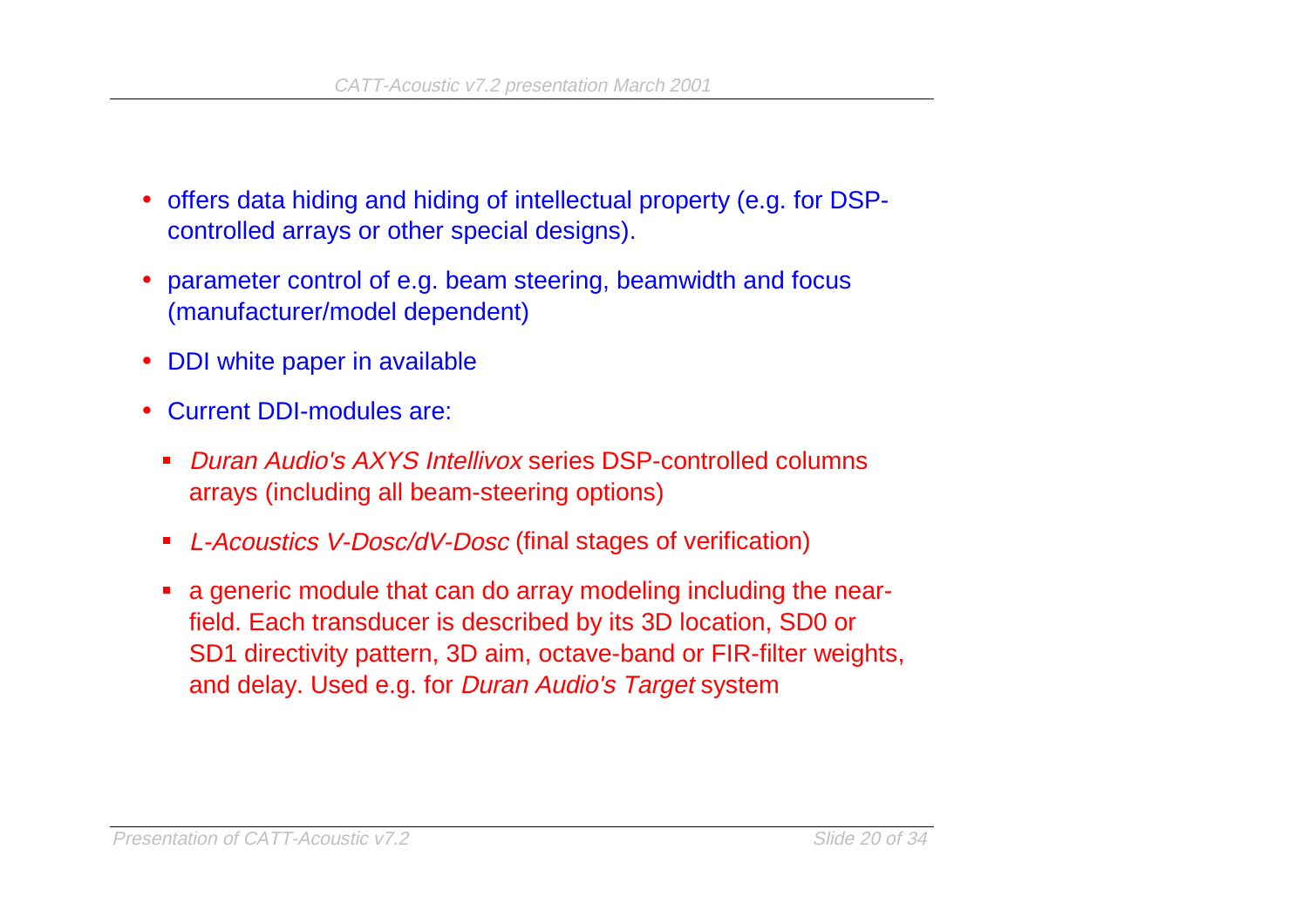- 3D-balloon interpolation (can speed up full array calculations 10-100 times while retaining the nearfield handling at the expense of 10º resolution, to be used for faster initial aiming).
- ♦ **type "SD1" based on interpolation from measured 10º full space data. This kind of data is the current "industry standard" and can be requested from most loudspeaker manufacturers**
- ♦ **type "SD0" based on interpolation from 15º horizontal and vertical polar diagrams**
- ♦ **text import/export of SD0/SD1, text export from SD2 to SD0 or SD1**
- ♦ **graphical editing of SD0/SD1 (no spreadsheets)**
- ♦ **collections of directivities based on e.g. brand, type or favorites.**





#### Presentation of CATT-Acoustic v7.2 Slide 21 of 34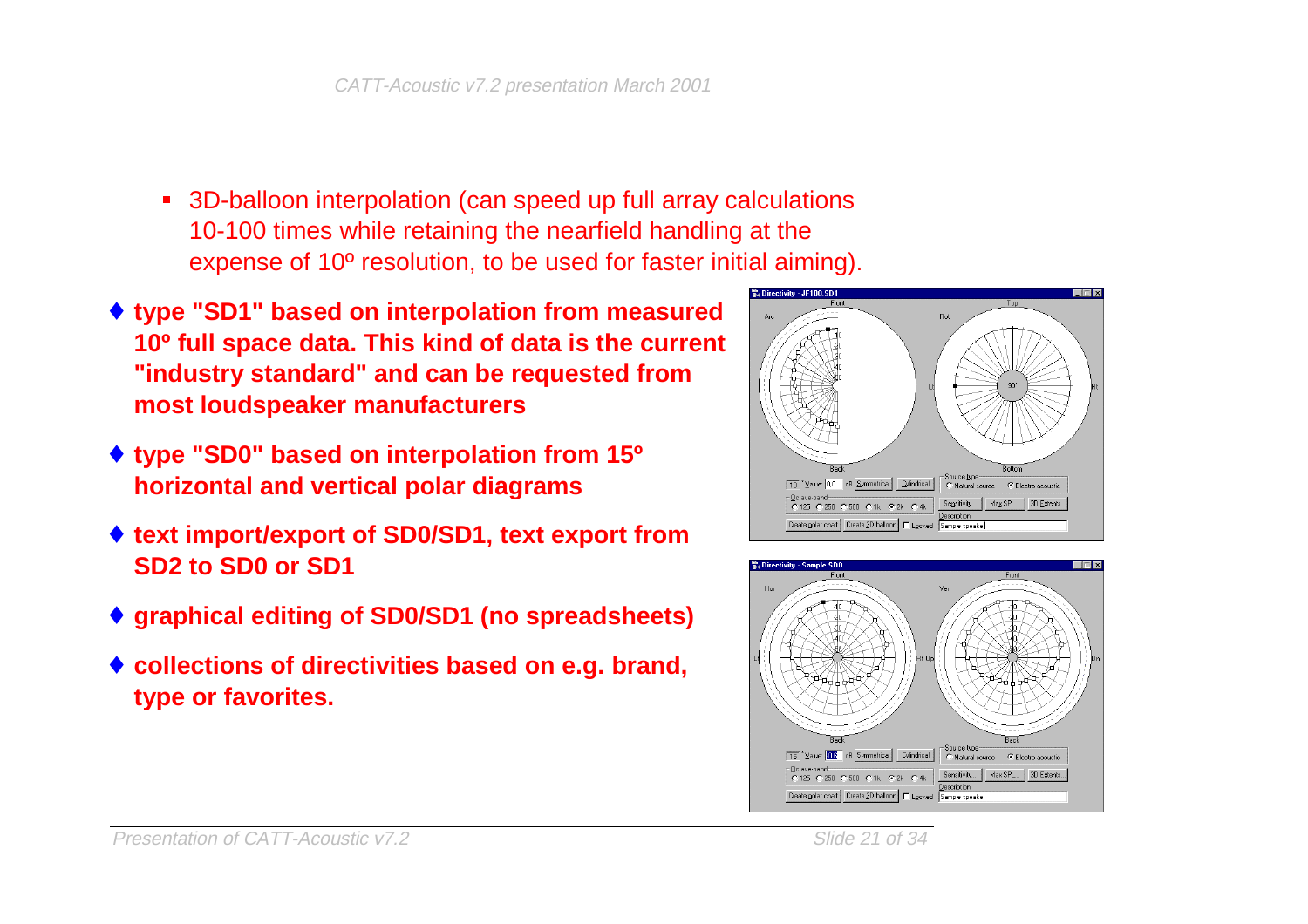- ♦ **3D extents shown for all types**
- ♦ **optional data locking to prevent accidental change of directivities**
- ♦ **3D-balloons sampled at 7.5º for SD0 and at 5º for SD1 and SD2. For SD0 and SD1 interpolation is performed while for SD2 any available resolution will be used.**
- ♦ **polar graphs**
	- for SD0 and SD1 at the measurement points of 15<sup>o</sup> and 10º respectivelly
	- for SD2 at 2<sup>o</sup> so that narrow beams can be well displayed, no angular resolution limit at actual prediction



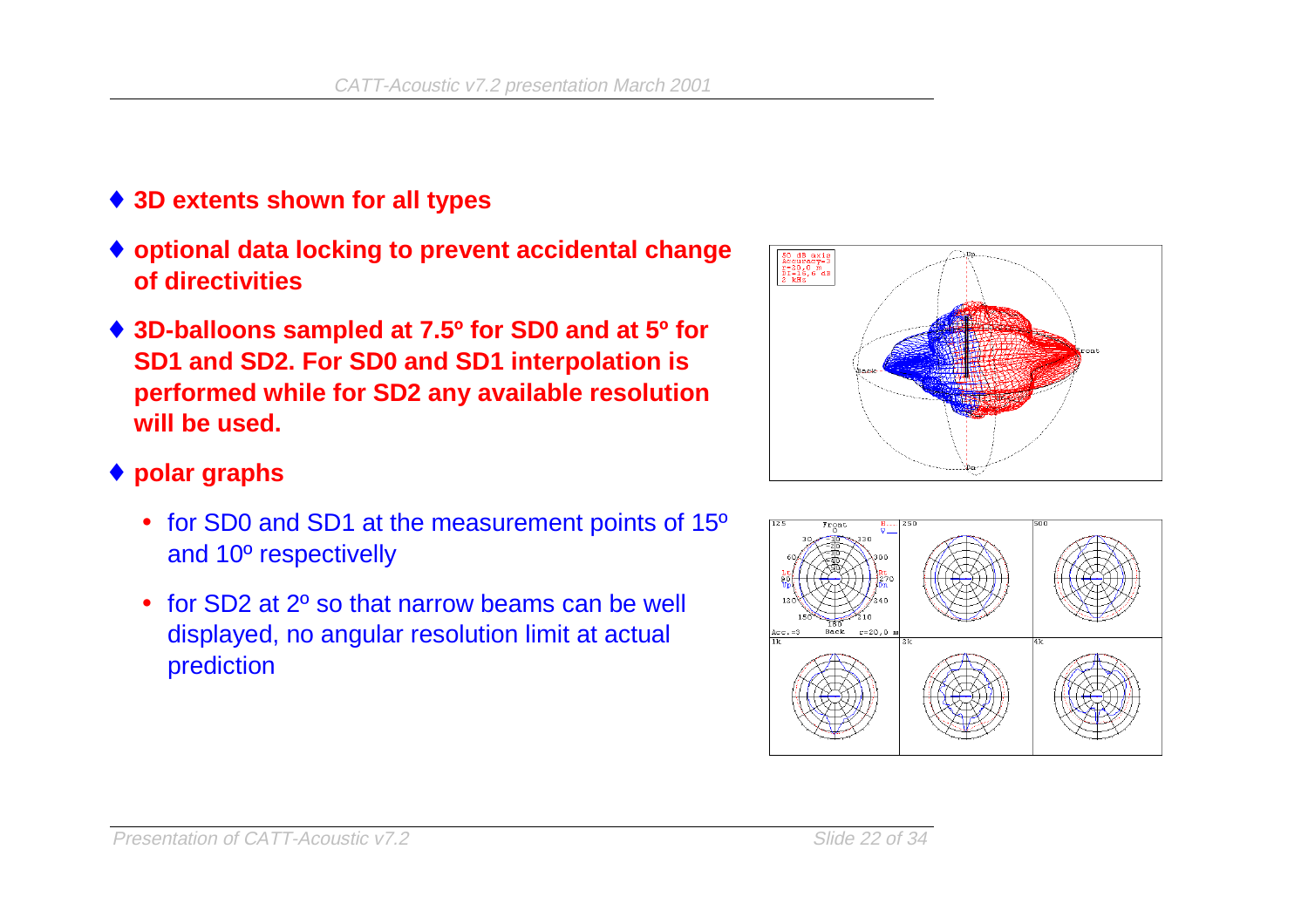## **Auralization/Post-processing Module**

- ♦ **post-processing is based on results from the Prediction or the Multiple Source Addition modules**
- ♦ **general auralization method that is the result of 8 years of development and experience of auralization and, just like the prediction method, it employs several different techniques. For special cases also an ISM-based method can be used**
- ♦ **16, 22.05, 32, 44.1 or 48 kHz operation**
- ♦ **full bandwidth auralization by using extrapolation of 8k and 16kHz**



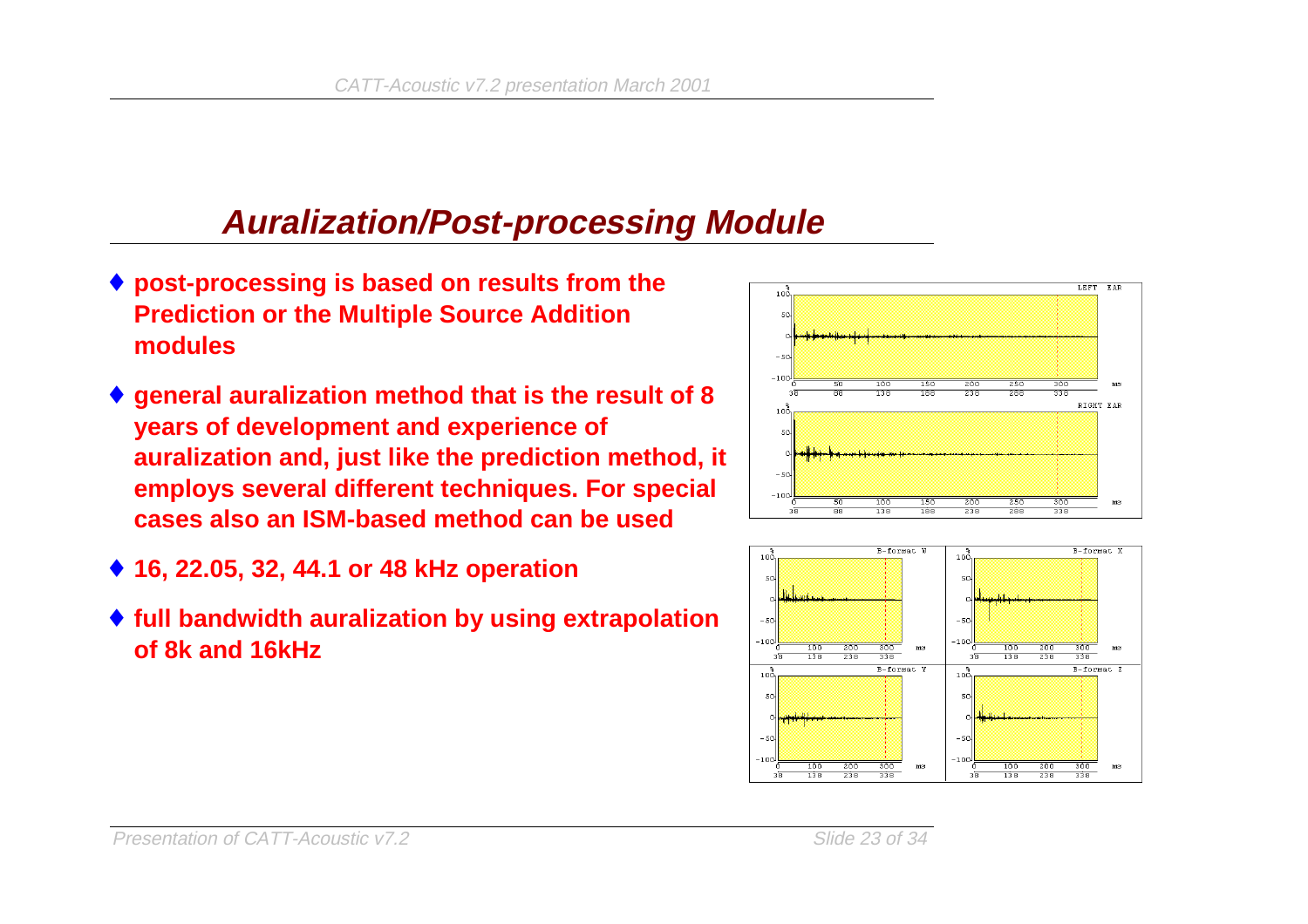- ♦ **binaural, microphone, stereo, or B-format post-processing**
- ♦ **IACC (Inter-Aural Correlation Coefficient) calculation for binaural responses**
- ♦ **multiple source auralization using the same anechoic source (typically for PA systems) or using different anechoic sources:**
	- stereo speakers, background noise + speech etc.)
	- 5-channel replay/setups/simulations for special-purpose tests (e.g. 5-channel recording techniques)
- ♦ **loudspeaker replay of simulated or recorded binaural sound via loudspeakers using cross-talk cancellation filters:**
	- loudpeaker positions are selected
	- optional individual loudspeaker correction
	- many options for creating the cross-talk filters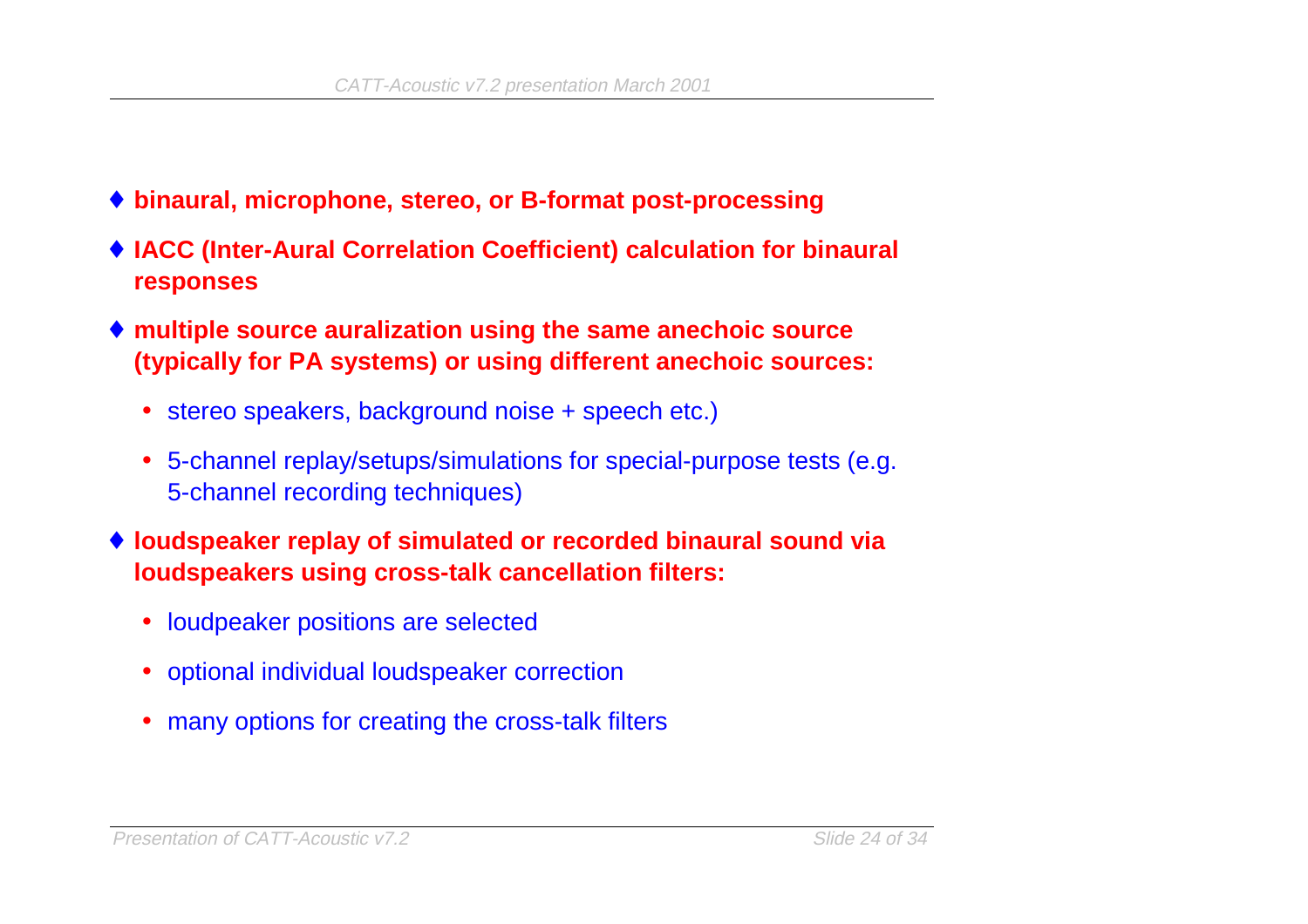- ♦ **file-conversion utilities (MATLAB .MAT, MLSSA .TIM, Windows .WAV, Lake .SIM,...)**
- ♦ **general and secure handling of HRTF libraries and headphone equalization filters enables licensing of HRTF libraries and headphone filters from various sources (so far 3 distinct HRTF sets are available and 10-15 headphone filters). Headphone equalization and HRTFs in user Preferences**
- ♦ **sample rate conversion tool also to 88.2 and 96 kHz (integer ratios)**
- ♦ **impulse response filtering tool (headphone eq, cross-talk cancellation, general FIR eq)**
- ♦ **software convolution at real-time speed of anechoic music/speech with synthesized impulse responses**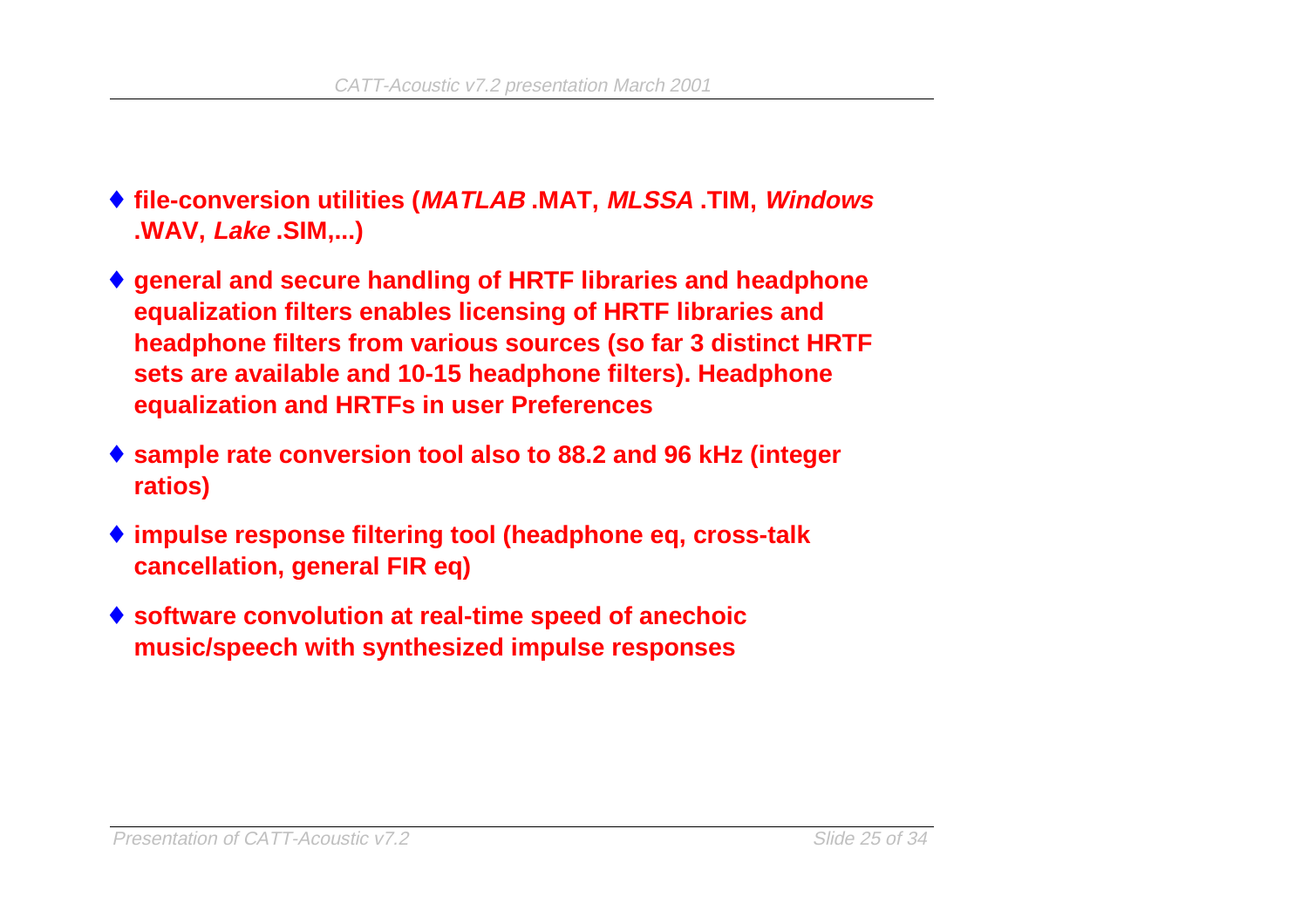- ♦ **convolution can also be performed in real time and without latency for virtual reality applications using Lake Technology hardware where also loudspeaker replay using Ambisonic and dynamic auralization with head-tracking can be selected**
- ♦ **anechoic WAV-file info compilation (scalefactor, level in octavebands, reference etc.)**
- ♦ **WAV-file player with single-file, A/B and play-list functions (runs automatically after a convolution)**
- ♦ **full version users are automatically also licenced for The FIReverb Suite™ :**
	- PureVerb™ creates natural-sounding FIR reverberation for mono, stereo, AB-stereo, B-fromat and 5-channel
	- *MultiVolver™* a multi-channel off-line convolver that can process up to 8 ch in x 8 ch out (e.g. 2x5 for stereo to 5-channel upmix).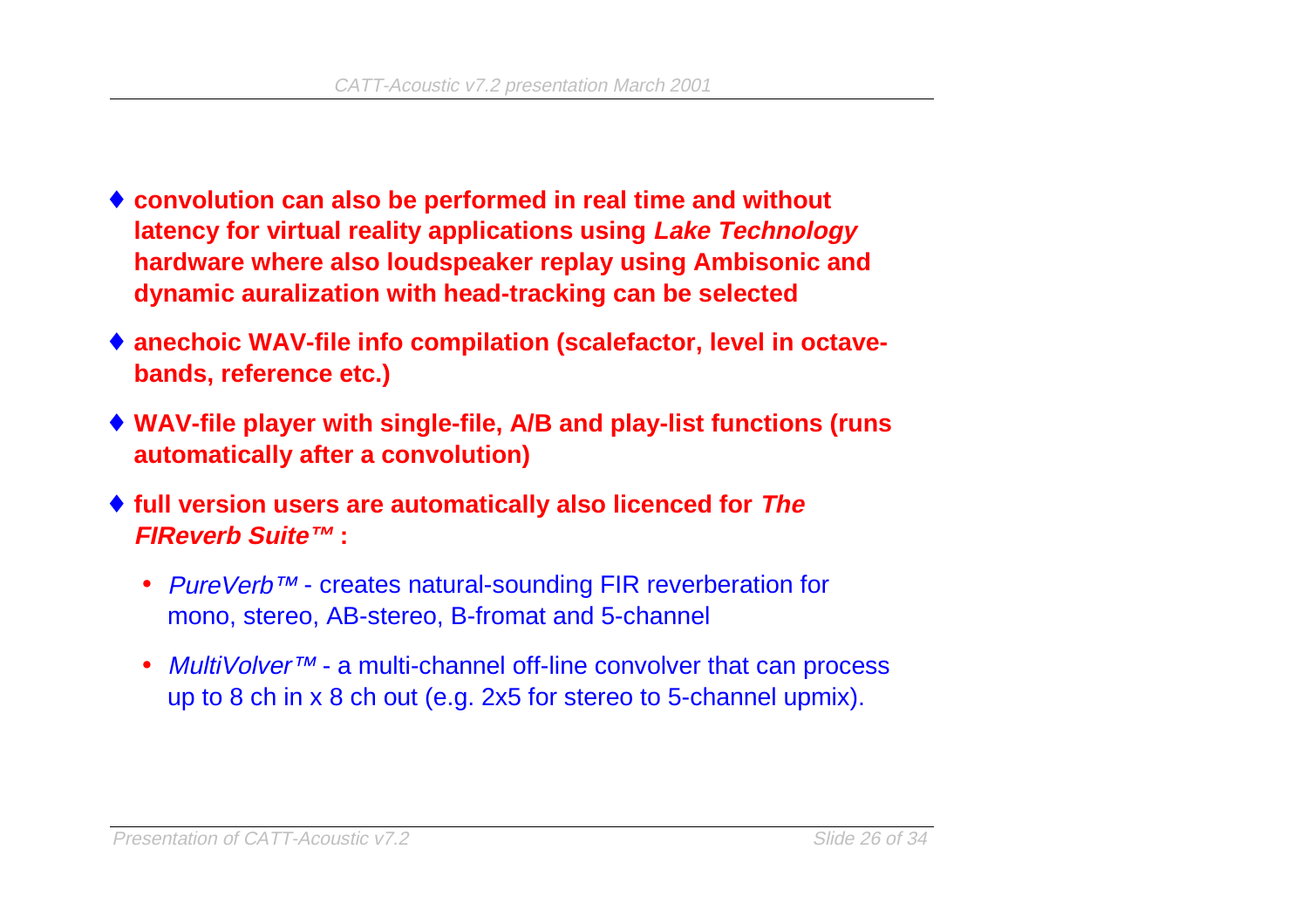### **Sequence (batch) Processing Module**

- ♦ **all steps from Prediction and Postprocessing to Convolution and WAVfile calibration can be made to runautomatically enabling "batch" runs.**
- ♦ **cross-talk filtering and headphone eq can be performed in batch to give both headphone and loudspeaker replay options from not equalized responses**
- ♦ **when the processing chain has been run once, a complete re-run after e.g. a changed ceiling height requires only a re-run of the sequence**

| Seq. proc. - catt.SEQ                                                                                   |                 |                      |              |
|---------------------------------------------------------------------------------------------------------|-----------------|----------------------|--------------|
| Add processing step                                                                                     |                 |                      |              |
| Prediction                                                                                              | Post-processing | X-talk cancel        | Headphone eq |
| Convolution                                                                                             | WAV-calibration |                      |              |
| Add variable<br>On error: $\cdot i$ = ignore, $\cdot p$ = prompt, $\cdot a$ = abort                     |                 |                      |              |
| Variable -i   PATH   C:\HALLS\THEATER1<br>Prediction -i   <path>PHASEII.PRD</path>                      |                 |                      |              |
| Variable -i I SS I A0<br>Post-processing -i   <path>NE_<ss>_03.ECH   <path>NSR48.PST</path></ss></path> |                 |                      |              |
| Post-processing -i   <path>\E <ss> 04.ECH   <path>\SR48.PST</path></ss></path>                          |                 |                      |              |
|                                                                                                         |                 |                      |              |
| Delete                                                                                                  | Edit            | Clone<br>Move up     | Move down    |
|                                                                                                         |                 | Save and <u>R</u> un |              |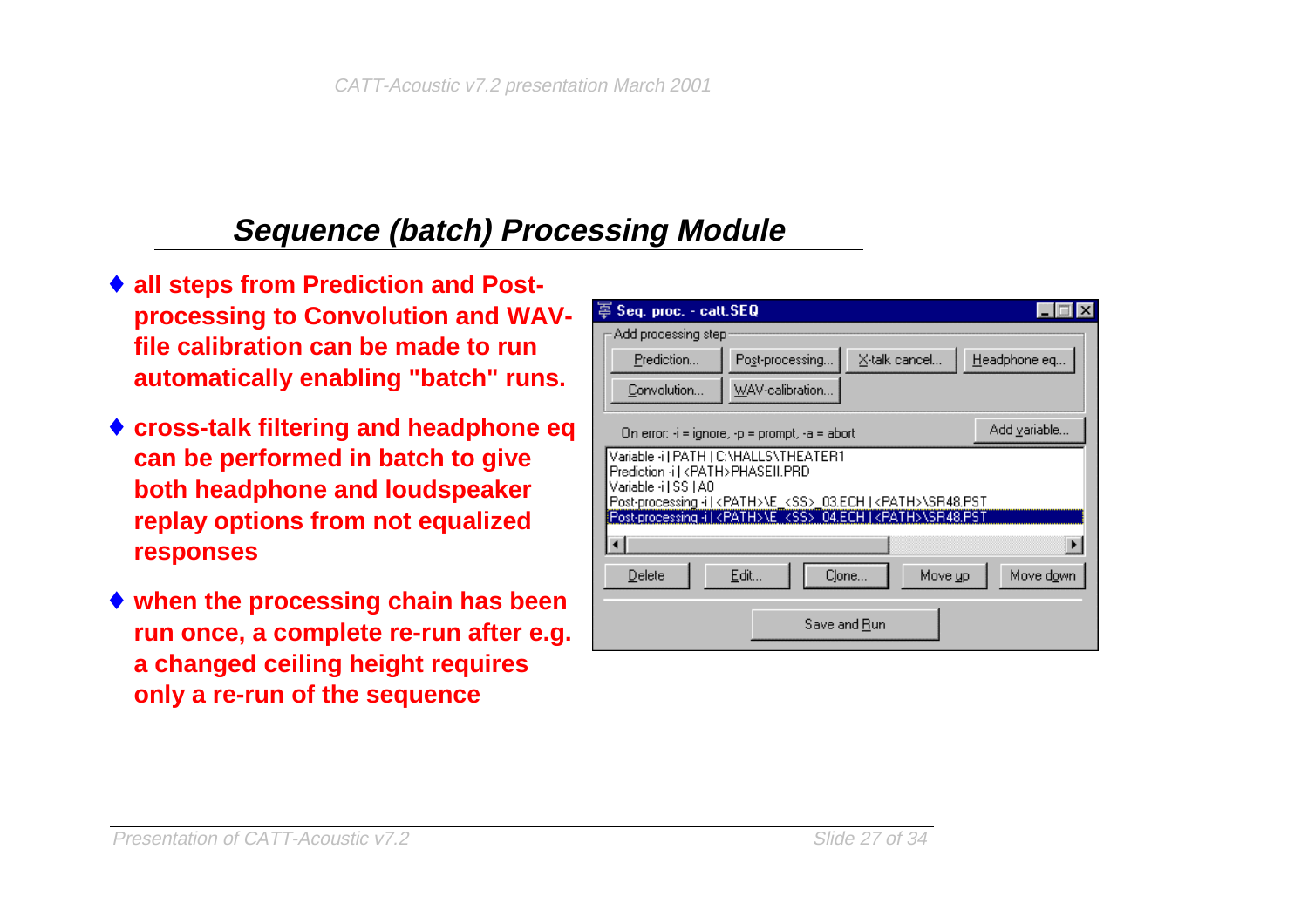- ♦ **sequences can be merged so that from separate prediction, post-processing and convolution sequences, a full sequence can be created**
- ♦ **sequences can be started from any step**
- ♦ **string variables can be defined that allows for generic sequences that can be re-used by changing a variable (e.g. a file path)**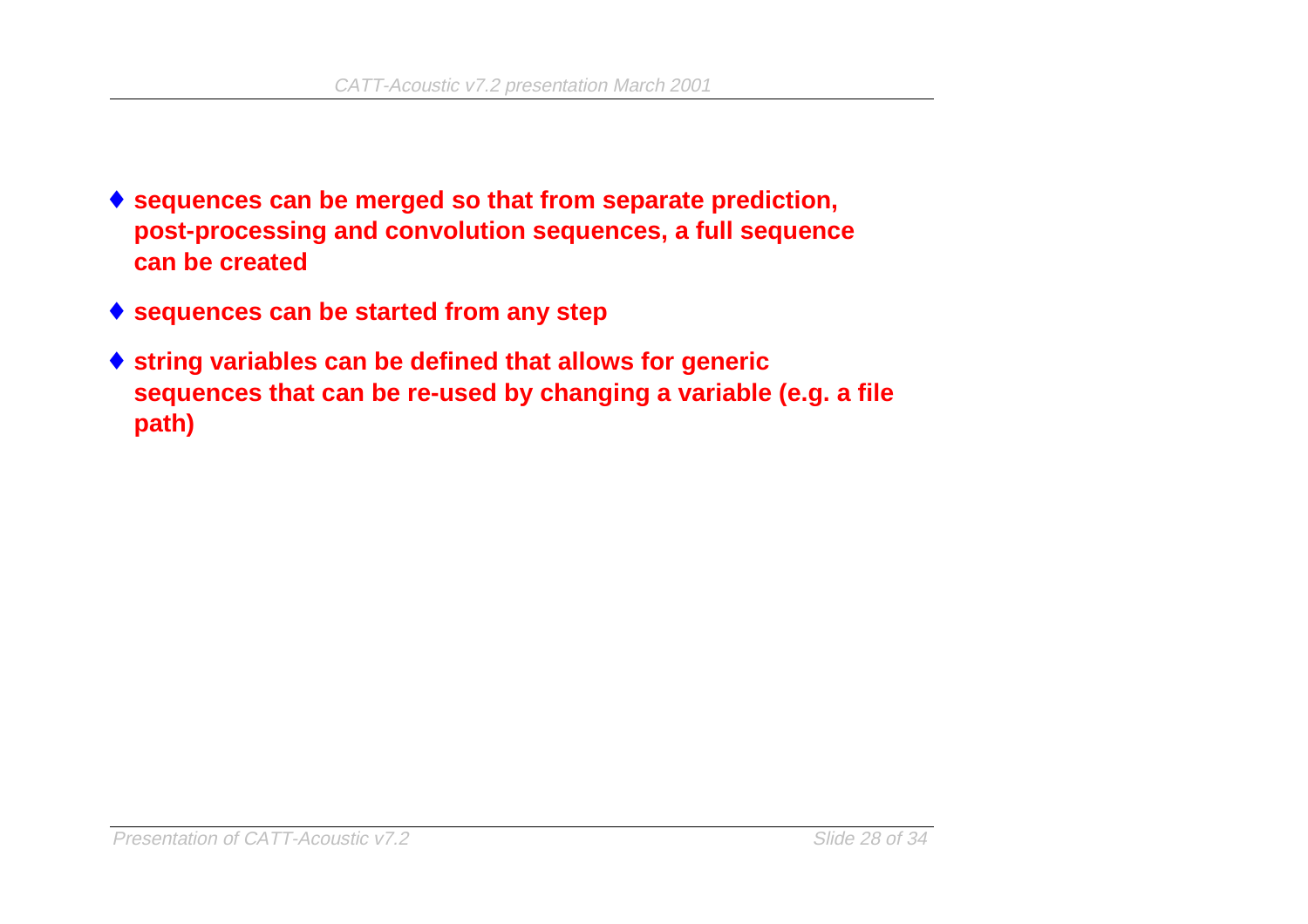## **Plot-file Viewer/WAV-file Player Module**

- ♦ **the viewer/player shows results from the other modules:**
	- shaded 3D models with selectable palettes
	- color mapping with selectable palettes
	- double-buffered smooth 3D transformationswith direct mouse control.
	- 2D graphics
- ♦ **all 2D graphics can be zoomed for details and displays values when the mouse is passed over**



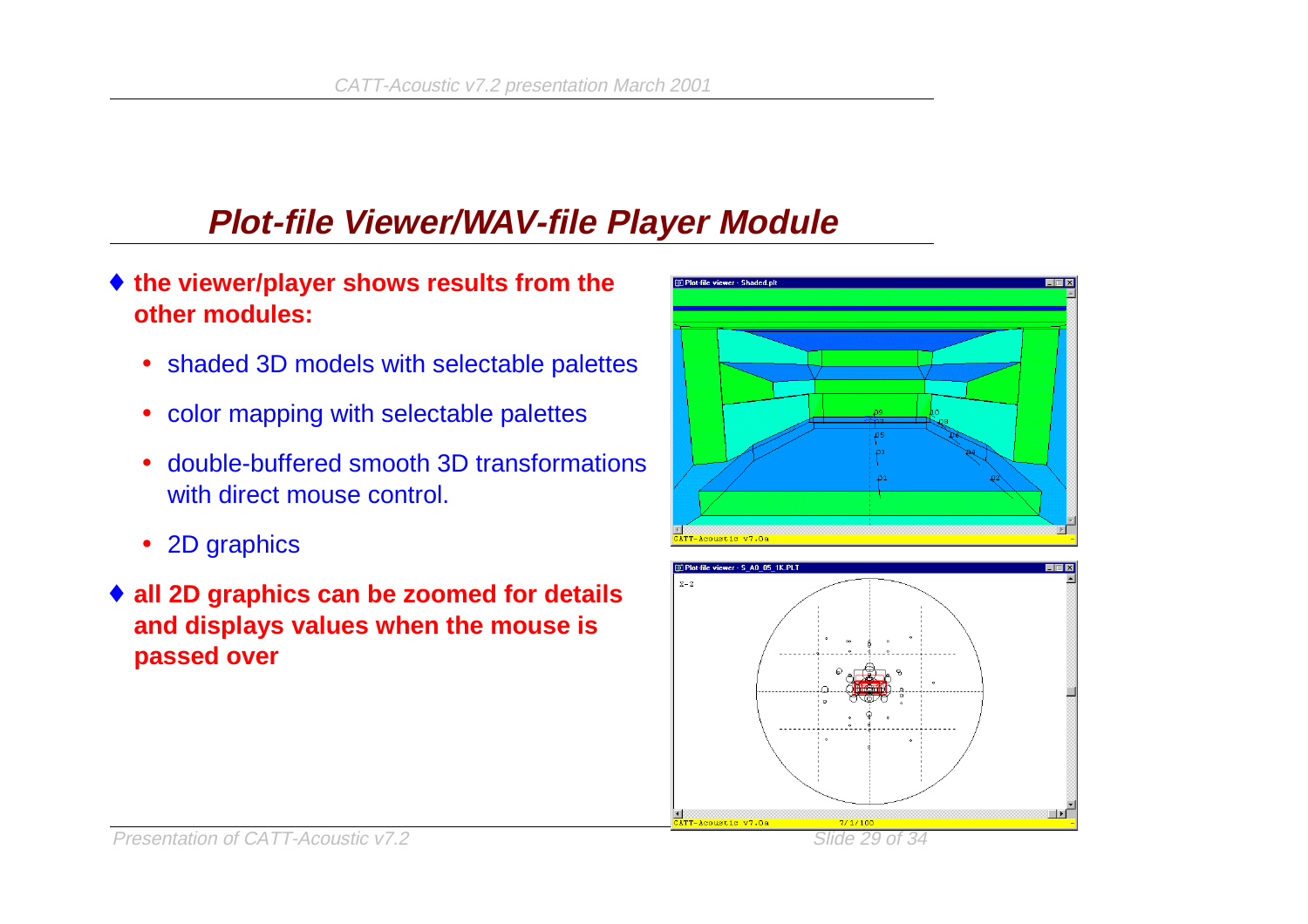- ♦ **graphics can contain animated sub-frames e.g. showing animated reflection traces**
- ♦ **the viewer can also be used to present results to customers by assembling an optionally auto-playing list of plot- and WAV-files**
- ♦ **exports graphics in Windows Meta (.EMF), Windows Bitmap (.BMP) and Encapsulated PostScript (.EPS) formats**
- ♦ **clipboard Meta-file and Bitmap copy**
- ♦ **the stand-alone CATT PLT-viewer is included:**
	- can be used for customer presentations not requiring installation of the full CATT-Acoustic
	- comes with its own help-file
	- freely distributable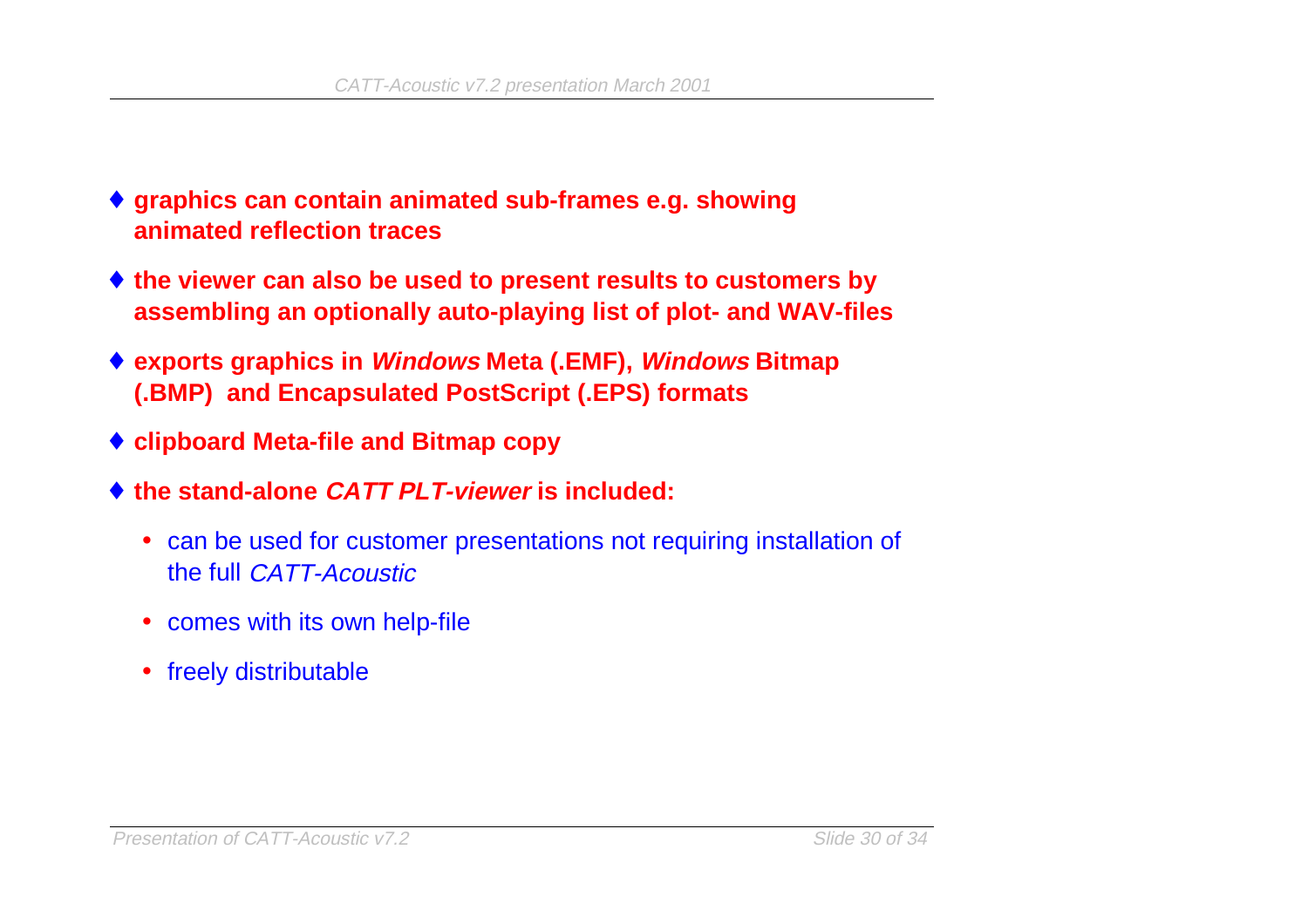### **CATT 3D-viewer based on OpenGL**

- ♦ **the CATT 3D-viewer:**
	- is small (< 100 kB!)
	- for customer presentations
	- is freely distributable
- ♦ **color surface coding:**
	- absorption factor
	- diffusion factor
	- specularity
	- $\bullet$ diffusitivity

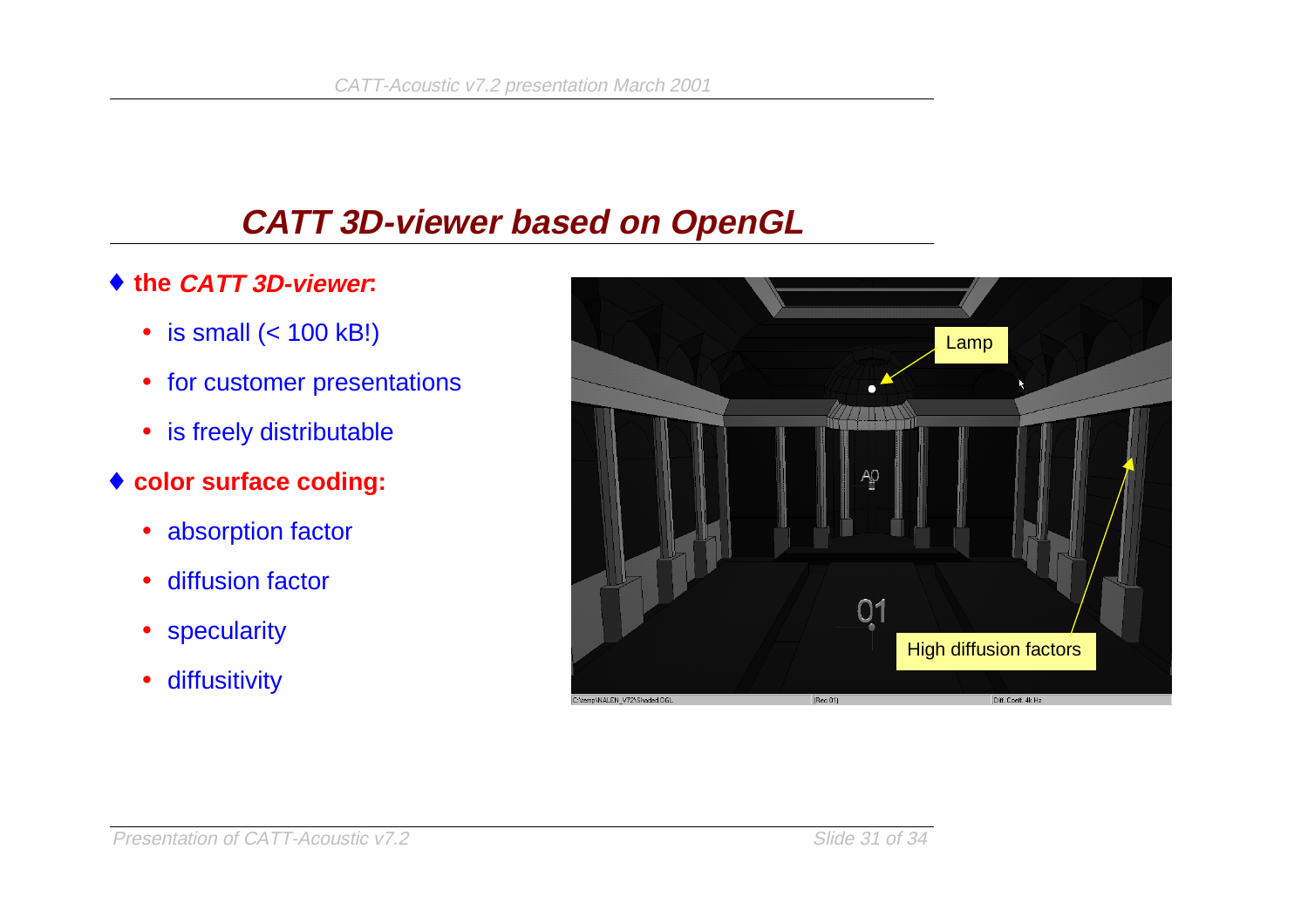- ♦ **variable lighting**
- ♦ **animated viewpoint transitions**
- ♦ **animated walkthroughs**
- ♦ **WAV-file playing in walkthrough**
- ♦ **viewpoint lists that can be saved and loaded for presentations**
- ♦ **on/off selection of all elements:**
	- surfaces/edges
	- source/receiver-items (id, coord system, aim, head direction,...)
	- lamps
	- coordinate system
	- palette used for color coding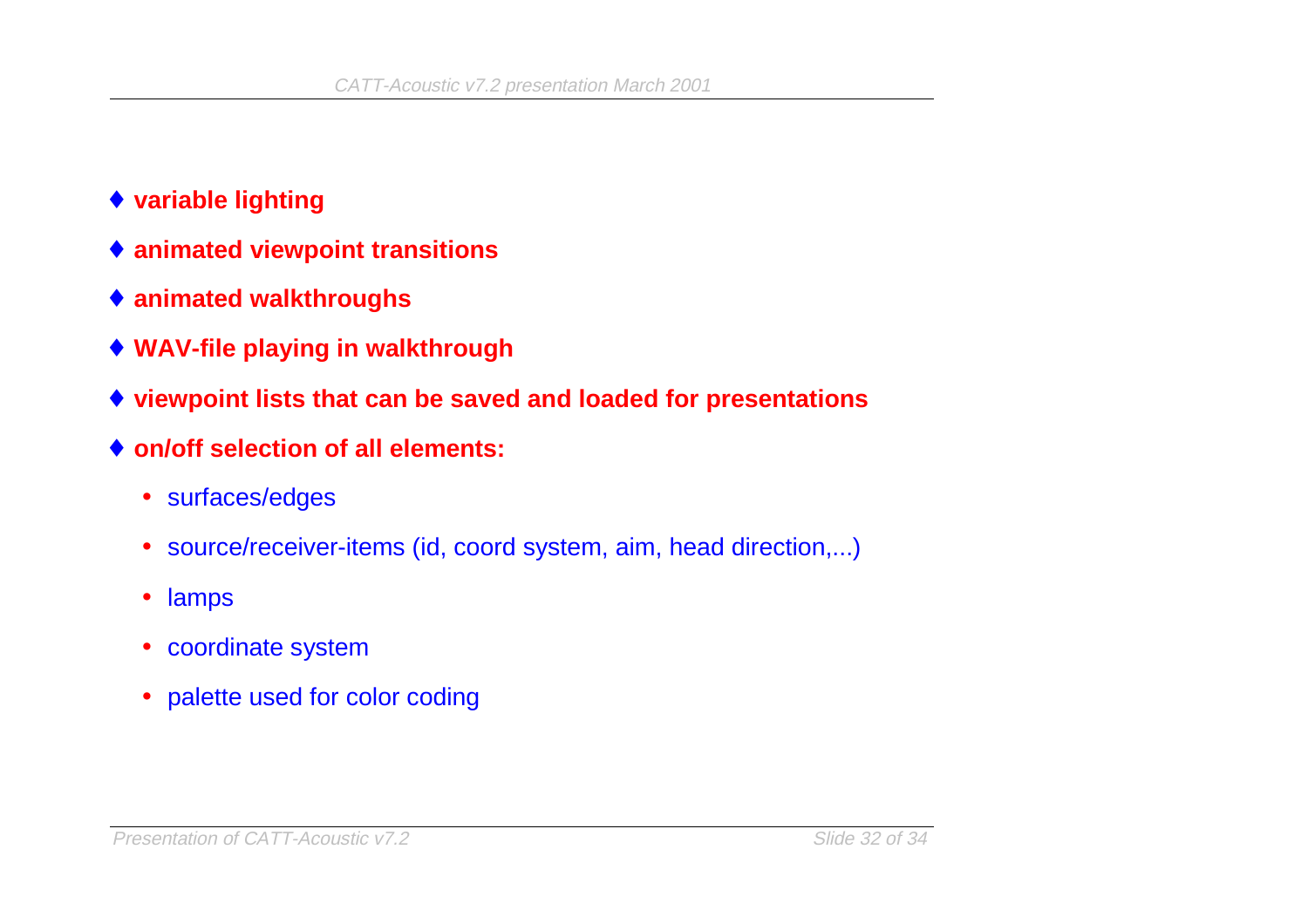- ♦ **elements can be individually colored**
- ♦ **the viewer requires OpenGL 1.1 to be installed on your system (preinstalled on all Windows versions except 95 OSR1 but can then be downloaded for free from http://www.opengl.org) and automatically 3D hardware support**